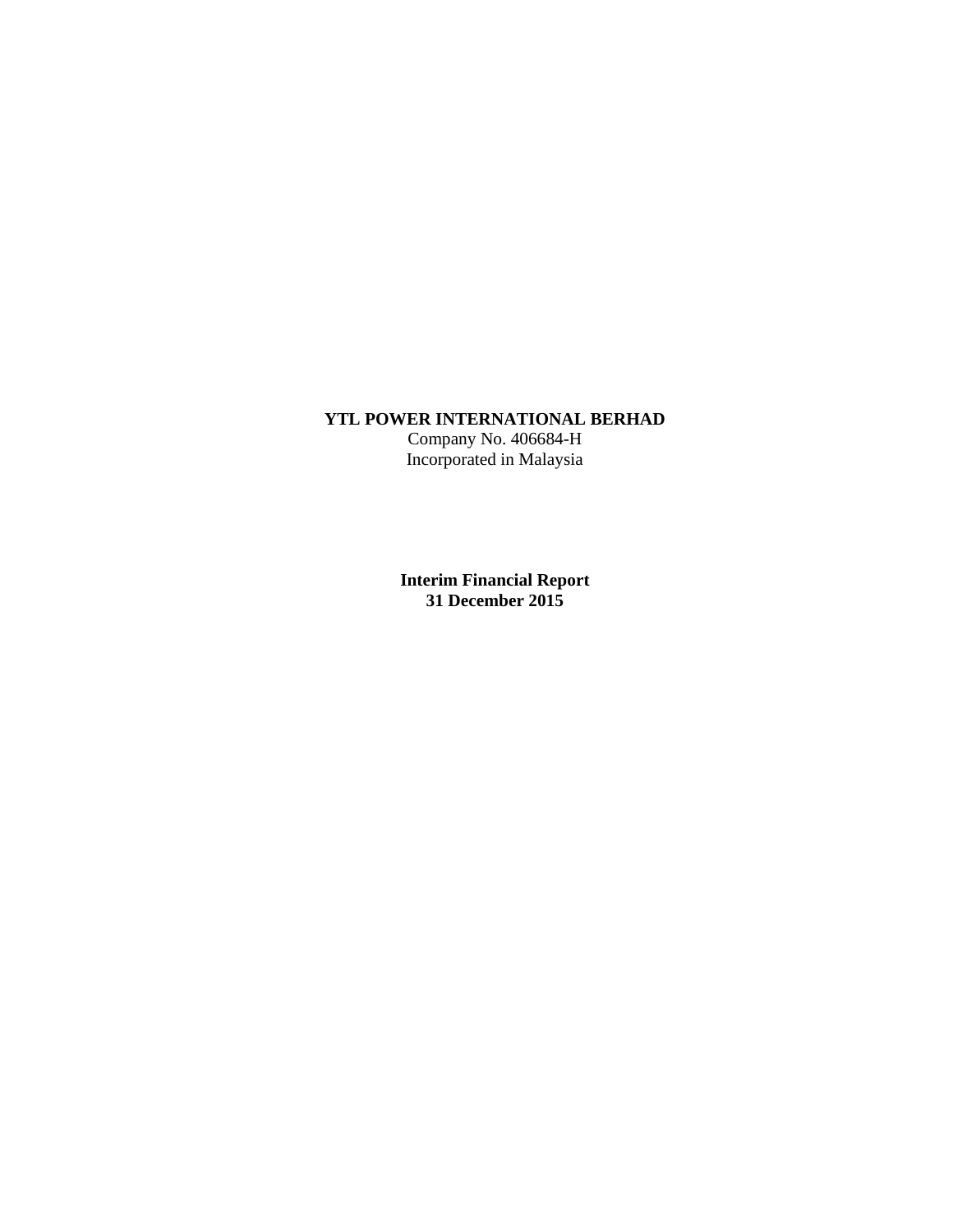## **YTL POWER INTERNATIONAL BERHAD**

Company No. 406684-H Incorporated in Malaysia

### **Interim Financial Report 31 December 2015**

# **Page No.**

| <b>Condensed Consolidated Income Statement</b>                  |          |
|-----------------------------------------------------------------|----------|
| <b>Condensed Consolidated Statement of Comprehensive Income</b> | 2        |
| <b>Condensed Consolidated Statement of Financial Position</b>   | $3 - 4$  |
| <b>Condensed Consolidated Statement of Changes in Equity</b>    | $5 - 6$  |
| <b>Condensed Consolidated Statement of Cash Flows</b>           | $7 - 8$  |
| <b>Notes to the Interim Financial Report</b>                    | $9 - 24$ |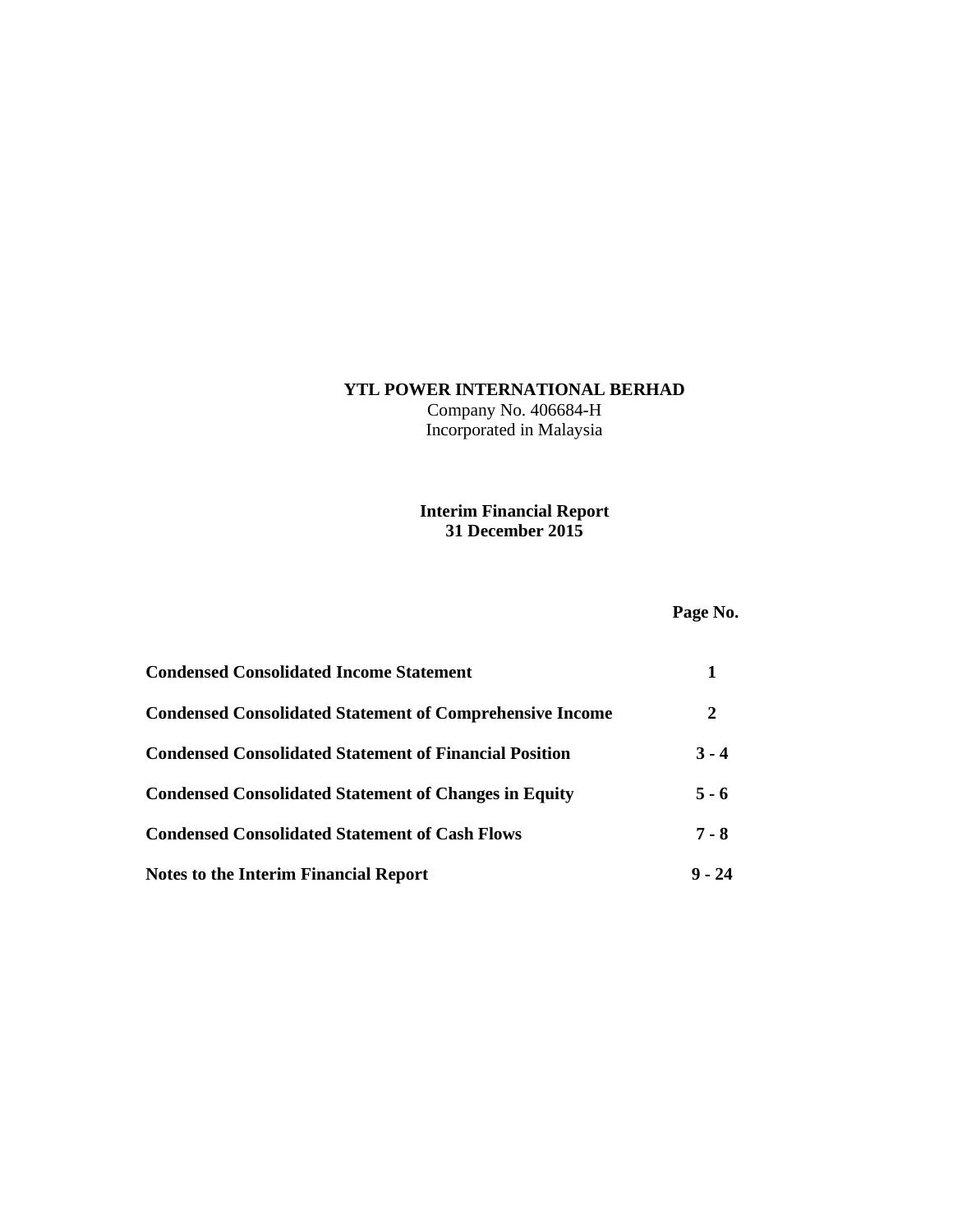(Incorporated in Malaysia)

### **INTERIM FINANCIAL REPORT**

Interim financial report on consolidated results for the financial period ended 31 December 2015.

The figures have not been audited.

#### **CONDENSED CONSOLIDATED INCOME STATEMENT**

|                                                                                            | <b>CURRENT</b>                                               | <b>INDIVIDUAL QUARTER</b><br><b>PRECEDING</b><br><b>YEAR</b>                                                                                                                                                                                                                                                                                                                                                                                                                                                                                                                          |                                                    | <b>CUMULATIVE QUARTER</b>                            |
|--------------------------------------------------------------------------------------------|--------------------------------------------------------------|---------------------------------------------------------------------------------------------------------------------------------------------------------------------------------------------------------------------------------------------------------------------------------------------------------------------------------------------------------------------------------------------------------------------------------------------------------------------------------------------------------------------------------------------------------------------------------------|----------------------------------------------------|------------------------------------------------------|
|                                                                                            | <b>YEAR</b><br><b>QUARTER</b><br>31.12.2015<br><b>RM'000</b> | <b>CORRESPONDING</b><br><b>QUARTER</b><br>31.12.2014<br><b>RM'000</b>                                                                                                                                                                                                                                                                                                                                                                                                                                                                                                                 | 31.12.2015<br><b>RM'000</b>                        | <b>6 MONTHS ENDED</b><br>31.12.2014<br><b>RM'000</b> |
| <b>REVENUE</b>                                                                             | 2,617,907                                                    | 3,039,606                                                                                                                                                                                                                                                                                                                                                                                                                                                                                                                                                                             | 5,837,932                                          | 6,398,316                                            |
| <b>COST OF SALES</b>                                                                       | (2,147,616)                                                  | (2,400,015)                                                                                                                                                                                                                                                                                                                                                                                                                                                                                                                                                                           | (4,773,803)                                        | (5,251,489)                                          |
| <b>GROSS PROFIT</b>                                                                        | 470,291                                                      | 639,591                                                                                                                                                                                                                                                                                                                                                                                                                                                                                                                                                                               | 1,064,129                                          | 1,146,827                                            |
| OTHER OPERATING INCOME                                                                     | 231,079                                                      | 12,877                                                                                                                                                                                                                                                                                                                                                                                                                                                                                                                                                                                | 249,210                                            | 33,603                                               |
| OTHER OPERATING EXPENSES                                                                   | (173, 439)                                                   | (179, 644)                                                                                                                                                                                                                                                                                                                                                                                                                                                                                                                                                                            | (374, 331)                                         | (291, 456)                                           |
| PROFIT FROM OPERATIONS                                                                     | ------------<br>527,931                                      | ------------<br>472,824                                                                                                                                                                                                                                                                                                                                                                                                                                                                                                                                                               | 939,008                                            | -------------<br>888,974                             |
| <b>FINANCE COSTS</b>                                                                       | (242,999)                                                    | (196, 304)                                                                                                                                                                                                                                                                                                                                                                                                                                                                                                                                                                            | (481,210)                                          | (382, 858)                                           |
| SHARE OF PROFITS OF INVESTMENTS 102,167<br>ACCOUNTED FOR USING THE<br><b>EQUITY METHOD</b> |                                                              | 71,769                                                                                                                                                                                                                                                                                                                                                                                                                                                                                                                                                                                | 195,592                                            | 145,046                                              |
| PROFIT BEFORE TAXATION                                                                     | ------------<br>387,099                                      | ------------<br>348,289                                                                                                                                                                                                                                                                                                                                                                                                                                                                                                                                                               | ------------<br>653,390                            | ------------<br>651,162                              |
| <b>TAXATION</b>                                                                            | (78, 174)                                                    | (98, 275)                                                                                                                                                                                                                                                                                                                                                                                                                                                                                                                                                                             | (170, 331)                                         | (163, 611)                                           |
| <b>PROFIT FOR THE PERIOD</b>                                                               | 308,925<br>$=$ $=$ $=$ $=$ $=$ $=$                           | ------------<br>250,014<br>$\begin{tabular}{ll} \multicolumn{3}{l}{{\color{red}\boldsymbol{=}}} & \multicolumn{3}{l}{\color{blue}\boldsymbol{=}} & \multicolumn{3}{l}{\color{blue}\boldsymbol{=}} & \multicolumn{3}{l}{\color{blue}\boldsymbol{=}} & \multicolumn{3}{l}{\color{blue}\boldsymbol{=}} & \multicolumn{3}{l}{\color{blue}\boldsymbol{=}} & \multicolumn{3}{l}{\color{blue}\boldsymbol{=}} & \multicolumn{3}{l}{\color{blue}\boldsymbol{=}} & \multicolumn{3}{l}{\color{blue}\boldsymbol{=}} & \multicolumn{3}{l}{\color{blue}\boldsymbol{=}} & \multicolumn{3}{l}{\color$ | ------------<br>483,059                            | ____________<br>487,551<br>=======                   |
| <b>ATTRIBUTABLE TO:</b>                                                                    |                                                              |                                                                                                                                                                                                                                                                                                                                                                                                                                                                                                                                                                                       |                                                    |                                                      |
| Owners of the Parent<br>Non-Controlling Interests                                          | 302,714<br>6,211                                             | 245,131<br>4,883                                                                                                                                                                                                                                                                                                                                                                                                                                                                                                                                                                      | 489,437<br>(6,378)                                 | 488,980<br>(1,429)                                   |
|                                                                                            | ------------<br>308,925<br>$=$ $=$ $=$ $=$ $=$ $=$           | ------------<br>250,014<br>$=$ $=$ $=$ $=$ $=$ $=$                                                                                                                                                                                                                                                                                                                                                                                                                                                                                                                                    | ------------<br>483,059<br>$=$ $=$ $=$ $=$ $=$ $=$ | ------------<br>487,551                              |
| <b>EARNINGS PER SHARE FOR PROFIT ATTRIBUTABLE</b><br><b>TO OWNERS OF THE PARENT</b>        |                                                              |                                                                                                                                                                                                                                                                                                                                                                                                                                                                                                                                                                                       |                                                    |                                                      |
| Basic (Sen)                                                                                | 3.92                                                         | 3.51                                                                                                                                                                                                                                                                                                                                                                                                                                                                                                                                                                                  | 6.62                                               | 7.10                                                 |
| Diluted (Sen)                                                                              | ======<br>3.90                                               | =======<br>3.39                                                                                                                                                                                                                                                                                                                                                                                                                                                                                                                                                                       | ———————<br>6.58                                    | 6.87                                                 |

The Condensed Consolidated Income Statement should be read in conjunction with the audited annual financial statements for the year ended 30 June 2015 and the accompanying explanatory notes attached to the interim financial statements.

======= ======= ======= =======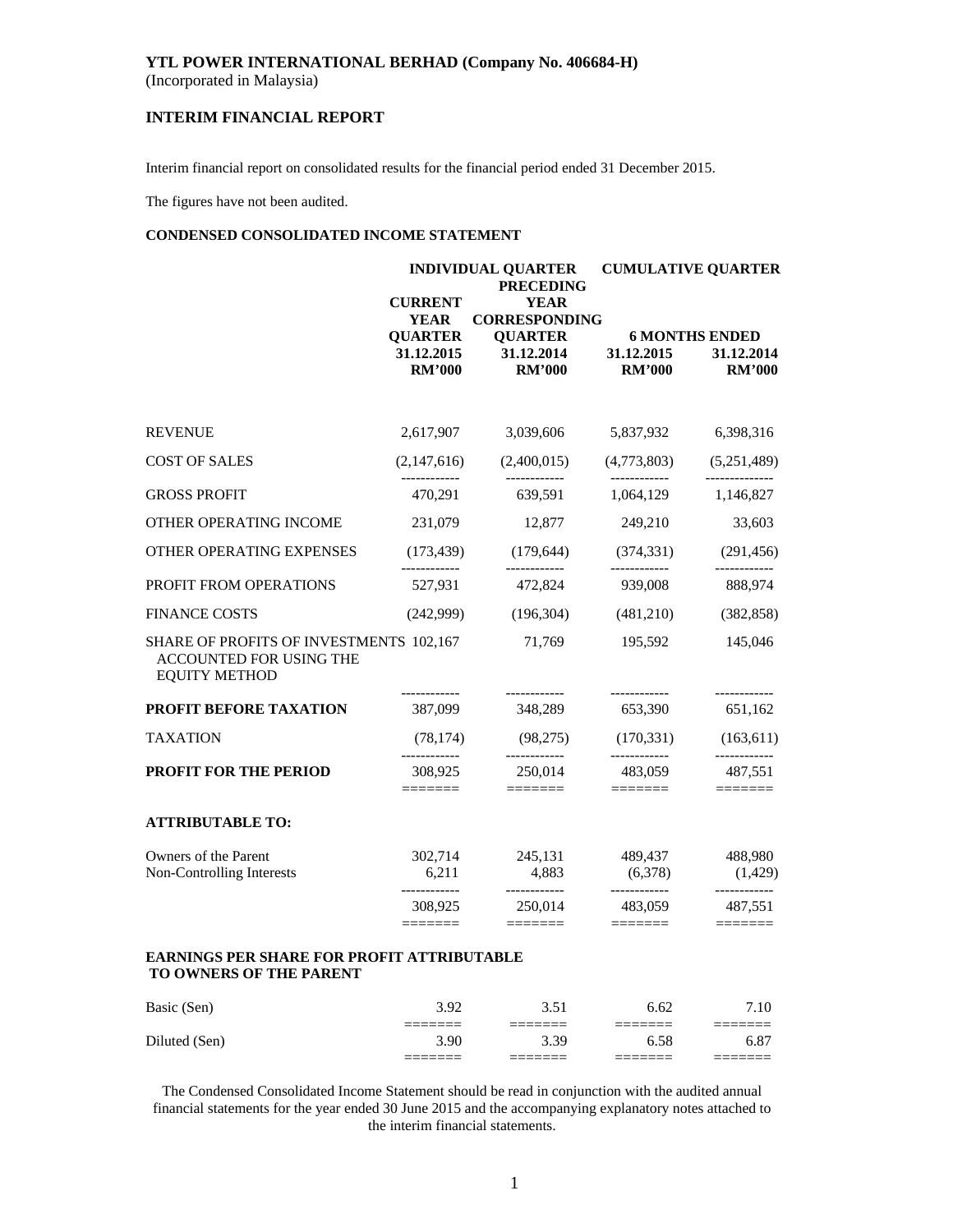### **INTERIM FINANCIAL REPORT**

### **CONDENSED CONSOLIDATED STATEMENT OF COMPREHENSIVE INCOME**

|                                                                                       |                                                                                                                                                                                                                                                                                                                                                                                                                                                                                               | <b>INDIVIDUAL QUARTER</b><br><b>PRECEDING</b>                                                                                                                                                                                                                                                                                                                                                                                                                                                                                                              | <b>CUMULATIVE QUARTER</b>                                                                                                                                                                                                                                                                                                                                                                                                                                                                                                                                                                   |                                                                                                                                                                                                                                                                                                                                                                                                                                                                                                                                                                                             |  |
|---------------------------------------------------------------------------------------|-----------------------------------------------------------------------------------------------------------------------------------------------------------------------------------------------------------------------------------------------------------------------------------------------------------------------------------------------------------------------------------------------------------------------------------------------------------------------------------------------|------------------------------------------------------------------------------------------------------------------------------------------------------------------------------------------------------------------------------------------------------------------------------------------------------------------------------------------------------------------------------------------------------------------------------------------------------------------------------------------------------------------------------------------------------------|---------------------------------------------------------------------------------------------------------------------------------------------------------------------------------------------------------------------------------------------------------------------------------------------------------------------------------------------------------------------------------------------------------------------------------------------------------------------------------------------------------------------------------------------------------------------------------------------|---------------------------------------------------------------------------------------------------------------------------------------------------------------------------------------------------------------------------------------------------------------------------------------------------------------------------------------------------------------------------------------------------------------------------------------------------------------------------------------------------------------------------------------------------------------------------------------------|--|
|                                                                                       | <b>CURRENT</b><br><b>YEAR</b><br><b>QUARTER</b><br>31.12.2015<br><b>RM'000</b>                                                                                                                                                                                                                                                                                                                                                                                                                | <b>YEAR</b><br><b>CORRESPONDING</b><br><b>QUARTER</b><br>31.12.2014<br><b>RM'000</b>                                                                                                                                                                                                                                                                                                                                                                                                                                                                       | 31.12.2015<br><b>RM'000</b>                                                                                                                                                                                                                                                                                                                                                                                                                                                                                                                                                                 | <b>6 MONTHS ENDED</b><br>31.12.2014<br><b>RM'000</b>                                                                                                                                                                                                                                                                                                                                                                                                                                                                                                                                        |  |
| PROFIT FOR THE PERIOD                                                                 | 308,925                                                                                                                                                                                                                                                                                                                                                                                                                                                                                       | 250,014                                                                                                                                                                                                                                                                                                                                                                                                                                                                                                                                                    | 483,059                                                                                                                                                                                                                                                                                                                                                                                                                                                                                                                                                                                     | 487,551                                                                                                                                                                                                                                                                                                                                                                                                                                                                                                                                                                                     |  |
| <b>OTHER COMPREHENSIVE</b><br>INCOME/(LOSS):                                          |                                                                                                                                                                                                                                                                                                                                                                                                                                                                                               |                                                                                                                                                                                                                                                                                                                                                                                                                                                                                                                                                            |                                                                                                                                                                                                                                                                                                                                                                                                                                                                                                                                                                                             |                                                                                                                                                                                                                                                                                                                                                                                                                                                                                                                                                                                             |  |
| <b>ITEMS THAT WILL NOT BE RECLASSIFIED</b><br><b>SUBSEQUENTLY TO INCOME STATEMENT</b> |                                                                                                                                                                                                                                                                                                                                                                                                                                                                                               |                                                                                                                                                                                                                                                                                                                                                                                                                                                                                                                                                            |                                                                                                                                                                                                                                                                                                                                                                                                                                                                                                                                                                                             |                                                                                                                                                                                                                                                                                                                                                                                                                                                                                                                                                                                             |  |
| <b>REMEASUREMENT LOSS</b>                                                             | $\overline{\phantom{a}}$                                                                                                                                                                                                                                                                                                                                                                                                                                                                      | (83, 344)                                                                                                                                                                                                                                                                                                                                                                                                                                                                                                                                                  |                                                                                                                                                                                                                                                                                                                                                                                                                                                                                                                                                                                             | (83, 344)                                                                                                                                                                                                                                                                                                                                                                                                                                                                                                                                                                                   |  |
| <b>ITEMS THAT MAY BE RECLASSIFIED</b><br><b>SUBSEQUENTLY TO INCOME STATEMENT</b>      |                                                                                                                                                                                                                                                                                                                                                                                                                                                                                               |                                                                                                                                                                                                                                                                                                                                                                                                                                                                                                                                                            |                                                                                                                                                                                                                                                                                                                                                                                                                                                                                                                                                                                             |                                                                                                                                                                                                                                                                                                                                                                                                                                                                                                                                                                                             |  |
| AVAILABLE-FOR-SALE<br><b>RESERVE</b>                                                  | 34,923                                                                                                                                                                                                                                                                                                                                                                                                                                                                                        | (1, 911)                                                                                                                                                                                                                                                                                                                                                                                                                                                                                                                                                   | (12,065)                                                                                                                                                                                                                                                                                                                                                                                                                                                                                                                                                                                    | (10, 808)                                                                                                                                                                                                                                                                                                                                                                                                                                                                                                                                                                                   |  |
| <b>HEDGING RESERVE</b>                                                                | (206, 545)                                                                                                                                                                                                                                                                                                                                                                                                                                                                                    | (601, 963)                                                                                                                                                                                                                                                                                                                                                                                                                                                                                                                                                 | (397,992)                                                                                                                                                                                                                                                                                                                                                                                                                                                                                                                                                                                   | (686, 835)                                                                                                                                                                                                                                                                                                                                                                                                                                                                                                                                                                                  |  |
| <b>CURRENCY TRANSLATION</b><br><b>DIFFERENCES</b>                                     | (533, 735)<br>-----------                                                                                                                                                                                                                                                                                                                                                                                                                                                                     | 311,211<br>------------                                                                                                                                                                                                                                                                                                                                                                                                                                                                                                                                    | 999,704<br>------------                                                                                                                                                                                                                                                                                                                                                                                                                                                                                                                                                                     | 150,295<br>-------------                                                                                                                                                                                                                                                                                                                                                                                                                                                                                                                                                                    |  |
| <b>OTHER COMPREHENSIVE</b><br>(LOSS)/INCOME FOR THE<br>PERIOD, NET OF TAX             |                                                                                                                                                                                                                                                                                                                                                                                                                                                                                               | $(705,357)$ $(376,007)$                                                                                                                                                                                                                                                                                                                                                                                                                                                                                                                                    | 589,647                                                                                                                                                                                                                                                                                                                                                                                                                                                                                                                                                                                     | (630, 692)                                                                                                                                                                                                                                                                                                                                                                                                                                                                                                                                                                                  |  |
| <b>TOTAL COMPREHENSIVE</b><br>(LOSS)/INCOME FOR THE<br><b>PERIOD</b>                  | -------------                                                                                                                                                                                                                                                                                                                                                                                                                                                                                 | $(396, 432)$ $(125, 993)$                                                                                                                                                                                                                                                                                                                                                                                                                                                                                                                                  | ------------<br>$1,072,706$ $(143,141)$                                                                                                                                                                                                                                                                                                                                                                                                                                                                                                                                                     |                                                                                                                                                                                                                                                                                                                                                                                                                                                                                                                                                                                             |  |
| <b>ATTRIBUTABLE TO:</b>                                                               | =======                                                                                                                                                                                                                                                                                                                                                                                                                                                                                       | $\begin{tabular}{ll} \multicolumn{3}{l}{{\color{red}\boldsymbol{1}}} & \multicolumn{3}{l}{\color{blue}\boldsymbol{2}} & \multicolumn{3}{l}{\color{blue}\boldsymbol{3}} & \multicolumn{3}{l}{\color{blue}\boldsymbol{4}} & \multicolumn{3}{l}{\color{blue}\boldsymbol{5}} & \multicolumn{3}{l}{\color{blue}\boldsymbol{6}} & \multicolumn{3}{l}{\color{blue}\boldsymbol{5}} & \multicolumn{3}{l}{\color{blue}\boldsymbol{6}} & \multicolumn{3}{l}{\color{blue}\boldsymbol{7}} & \multicolumn{3}{l}{\color{blue}\boldsymbol{6}} & \multicolumn{3}{l}{\color$ | =======                                                                                                                                                                                                                                                                                                                                                                                                                                                                                                                                                                                     | $\begin{tabular}{ll} \multicolumn{3}{l}{{\color{red}\boldsymbol{3}}}\\ \multicolumn{3}{l}{\color{blue}\boldsymbol{3}}\\ \multicolumn{3}{l}{\color{blue}\boldsymbol{3}}\\ \multicolumn{3}{l}{\color{blue}\boldsymbol{3}}\\ \multicolumn{3}{l}{\color{blue}\boldsymbol{3}}\\ \multicolumn{3}{l}{\color{blue}\boldsymbol{3}}\\ \multicolumn{3}{l}{\color{blue}\boldsymbol{3}}\\ \multicolumn{3}{l}{\color{blue}\boldsymbol{3}}\\ \multicolumn{3}{l}{\color{blue}\boldsymbol{3}}\\ \multicolumn{3}{l}{\color{blue}\boldsymbol{3}}\\ \multicolumn{3}{l}{\color$                                  |  |
| Owners of the Parent<br>Non-Controlling Interests                                     | (380, 985)<br>(15, 447)                                                                                                                                                                                                                                                                                                                                                                                                                                                                       | (165, 034)<br>39,041                                                                                                                                                                                                                                                                                                                                                                                                                                                                                                                                       | 1,003,185<br>69,521                                                                                                                                                                                                                                                                                                                                                                                                                                                                                                                                                                         | (184, 758)<br>41,617                                                                                                                                                                                                                                                                                                                                                                                                                                                                                                                                                                        |  |
|                                                                                       | ------------<br>(396, 432)<br>$\begin{tabular}{ll} \multicolumn{3}{l}{{\color{blue}\textbf{1}}}\\[-2.0mm]{\color{blue}\textbf{2}}\\[-2.0mm]{\color{blue}\textbf{2}}\\[-2.0mm]{\color{blue}\textbf{3}}\\[-2.0mm]{\color{blue}\textbf{4}}\\[-2.0mm]{\color{blue}\textbf{4}}\\[-2.0mm]{\color{blue}\textbf{4}}\\[-2.0mm]{\color{blue}\textbf{4}}\\[-2.0mm]{\color{blue}\textbf{4}}\\[-2.0mm]{\color{blue}\textbf{4}}\\[-2.0mm]{\color{blue}\textbf{4}}\\[-2.0mm]{\color{blue}\textbf{4}}\\[-2.0$ | ------------<br>(125,993)                                                                                                                                                                                                                                                                                                                                                                                                                                                                                                                                  | ------------<br>1,072,706<br>$\begin{tabular}{ll} \multicolumn{3}{l}{{\color{red}\boldsymbol{z}}}= & \multicolumn{3}{l}{\color{blue}\boldsymbol{z}}=\multicolumn{3}{l}{\color{blue}\boldsymbol{z}}=\multicolumn{3}{l}{\color{blue}\boldsymbol{z}}=\multicolumn{3}{l}{\color{blue}\boldsymbol{z}}=\multicolumn{3}{l}{\color{blue}\boldsymbol{z}}=\multicolumn{3}{l}{\color{blue}\boldsymbol{z}}=\multicolumn{3}{l}{\color{blue}\boldsymbol{z}}=\multicolumn{3}{l}{\color{blue}\boldsymbol{z}}=\multicolumn{3}{l}{\color{blue}\boldsymbol{z}}=\multicolumn{3}{l}{\color{blue}\boldsymbol{z}}$ | ------------<br>(143, 141)<br>$\begin{tabular}{ll} \multicolumn{3}{l}{{\color{red}\boldsymbol{=}}} & \multicolumn{3}{l}{\color{blue}\boldsymbol{=}} & \multicolumn{3}{l}{\color{blue}\boldsymbol{=}} \\ \multicolumn{3}{l}{\color{blue}\boldsymbol{=}} & \multicolumn{3}{l}{\color{blue}\boldsymbol{=}} & \multicolumn{3}{l}{\color{blue}\boldsymbol{=}} \\ \multicolumn{3}{l}{\color{blue}\boldsymbol{=}} & \multicolumn{3}{l}{\color{blue}\boldsymbol{=}} & \multicolumn{3}{l}{\color{blue}\boldsymbol{=}} \\ \multicolumn{3}{l}{\color{blue}\boldsymbol{=}} & \multicolumn{3}{l}{\color$ |  |
|                                                                                       |                                                                                                                                                                                                                                                                                                                                                                                                                                                                                               |                                                                                                                                                                                                                                                                                                                                                                                                                                                                                                                                                            |                                                                                                                                                                                                                                                                                                                                                                                                                                                                                                                                                                                             |                                                                                                                                                                                                                                                                                                                                                                                                                                                                                                                                                                                             |  |

The Condensed Consolidated Statement of Comprehensive Income should be read in conjunction with the audited annual financial statements for the year ended 30 June 2015 and the accompanying explanatory notes attached to the interim financial statements.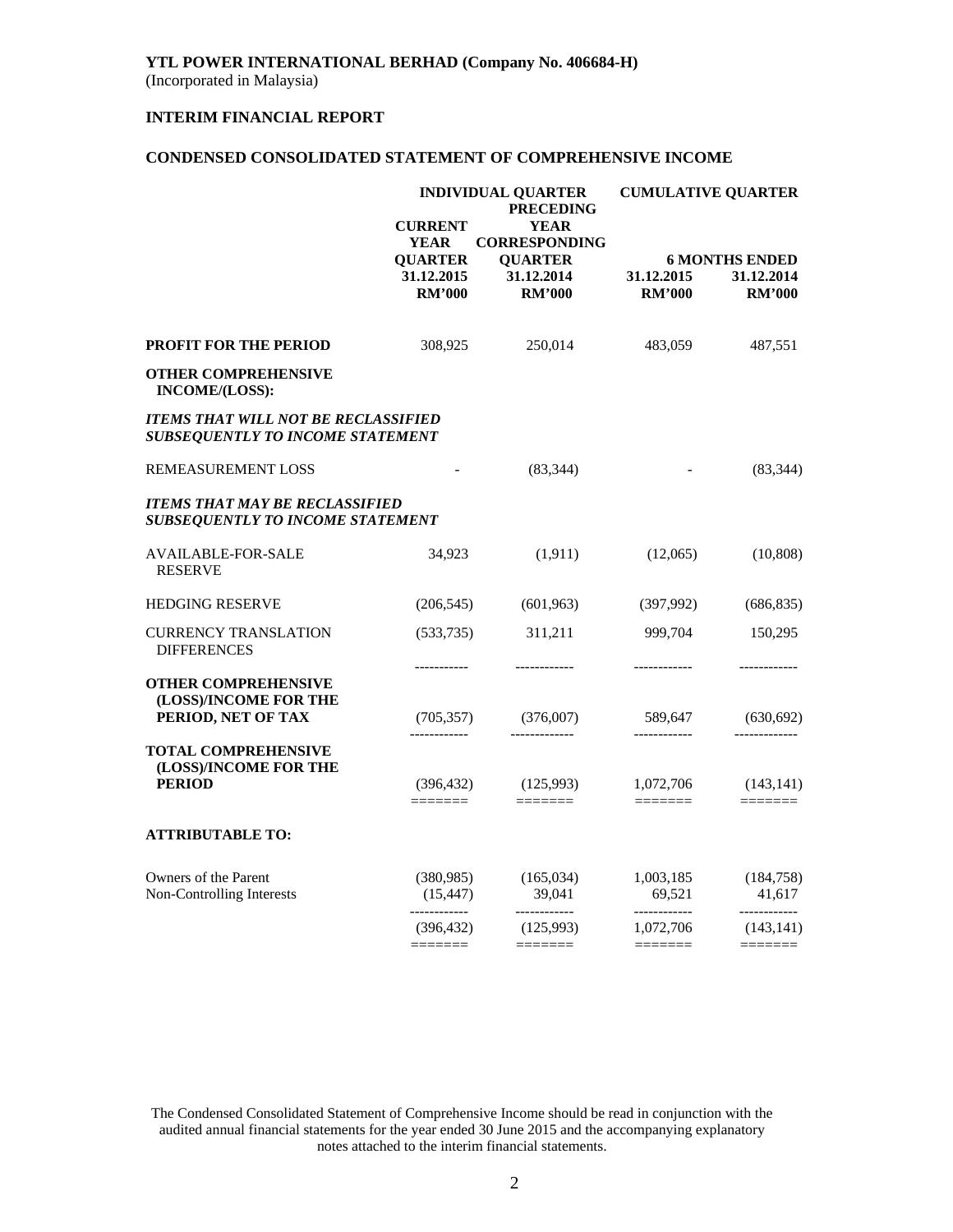### **INTERIM FINANCIAL REPORT**

### **CONDENSED CONSOLIDATED STATEMENT OF FINANCIAL POSITION**

|                                                   | <b>UNAUDITED</b>                                          | <b>AUDITED</b>                   |  |
|---------------------------------------------------|-----------------------------------------------------------|----------------------------------|--|
|                                                   | As at                                                     | As at                            |  |
|                                                   | 31.12.2015                                                | 30.6.2015                        |  |
|                                                   | <b>RM'000</b>                                             | <b>RM'000</b>                    |  |
| <b>ASSETS</b>                                     |                                                           |                                  |  |
| <b>Non-Current Assets</b>                         |                                                           |                                  |  |
| Property, Plant and Equipment                     | 22,428,625                                                | 21,204,672                       |  |
| Land held for Property Development                | 502,139                                                   |                                  |  |
| <b>Intangible Assets</b>                          | 8,167,178                                                 | 7,580,688                        |  |
| Investments Accounted for using the Equity Method | 1,994,119                                                 | 1,807,837                        |  |
| Investments                                       | 264,713                                                   | 276,418                          |  |
| <b>Derivative Financial Instruments</b>           | 49,402                                                    | 41,278                           |  |
| Receivables, Deposits and Prepayments             | 282,066                                                   | 299,199                          |  |
|                                                   | --------------<br>33,688,242 31,210,092<br>-------------- | --------------<br>-------------- |  |
| <b>Current Assets</b>                             |                                                           |                                  |  |
| Inventories                                       | 449,147                                                   | 440,418                          |  |
| Receivables, Deposits and Prepayments             | 1,753,285                                                 | 2,294,049                        |  |
| <b>Derivative Financial Instruments</b>           | 123,032                                                   | 84,903                           |  |
| <b>Cash and Bank Balances</b>                     | 9,967,673                                                 | 9,608,348                        |  |
|                                                   | --------------<br>12,293,137                              | --------------<br>12,427,718     |  |
| <b>TOTAL ASSETS</b>                               | --------------<br>45,981,379 43,637,810                   | --------------                   |  |
|                                                   | ========                                                  |                                  |  |
| <b>EQUITY AND LIABILITIES</b>                     |                                                           |                                  |  |
| Share Capital                                     | 4,050,787                                                 | 3,710,825                        |  |
| Reserves                                          | 9,062,221                                                 | 8,394,166                        |  |
| Treasury Shares, at cost                          | (711, 304)<br>--------------                              | (711, 304)<br>--------------     |  |
| Equity attributable to Owners of the Parent       | 12,401,704                                                | 11,393,687                       |  |
| Non-Controlling Interests                         | 211,976<br>--------------                                 | 235,008<br>-------------         |  |
| <b>TOTAL EQUITY</b>                               | 12,613,680                                                | 11,628,695                       |  |
|                                                   |                                                           | --------------                   |  |

The Condensed Consolidated Statement of Financial Position should be read in conjunction with the audited annual financial statements for the year ended 30 June 2015 and the accompanying explanatory notes attached to the interim financial statements.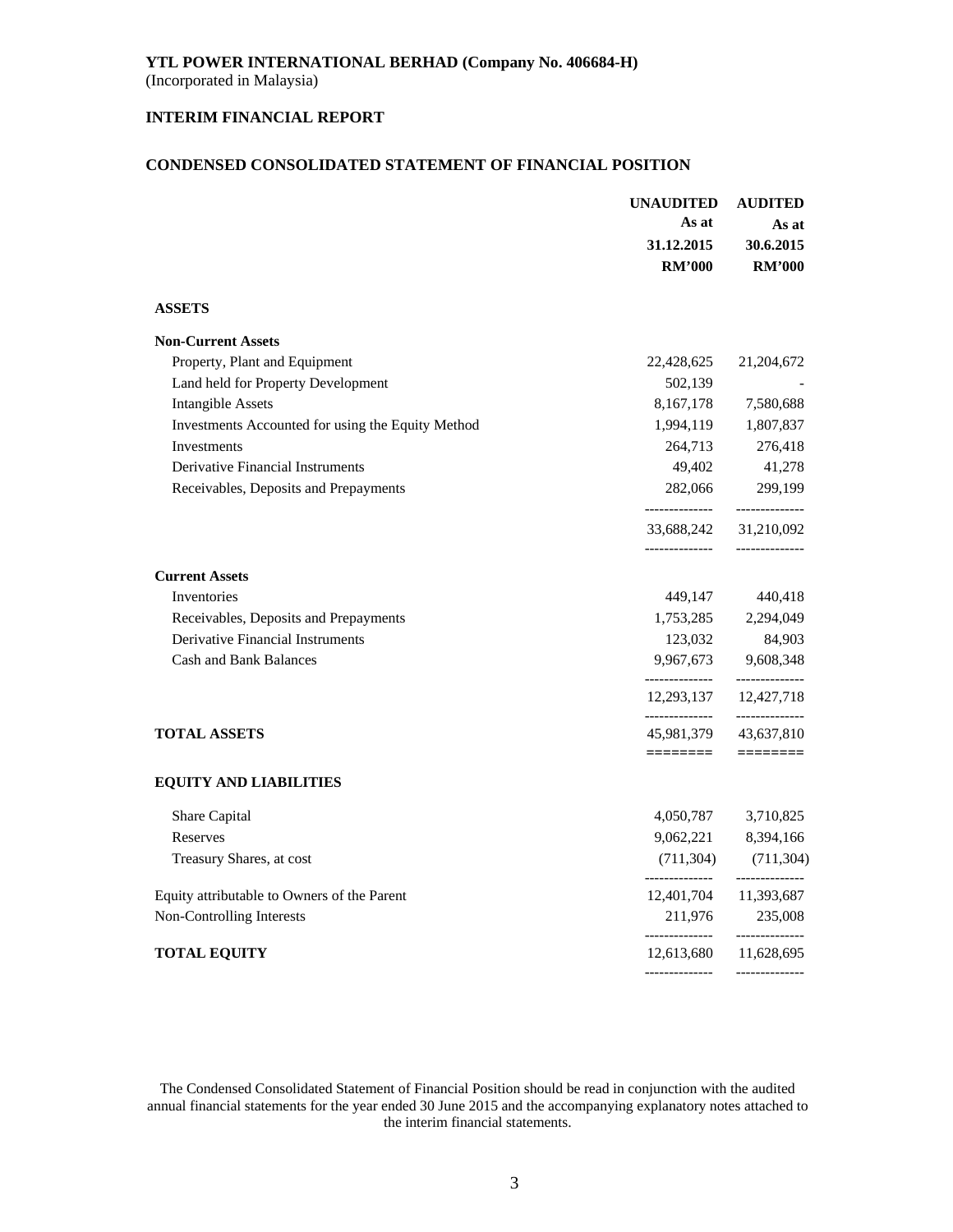### **INTERIM FINANCIAL REPORT**

#### **CONDENSED CONSOLIDATED STATEMENT OF FINANCIAL POSITION – Continued**

|                                                  | <b>UNAUDITED</b>             | <b>AUDITED</b>                                 |
|--------------------------------------------------|------------------------------|------------------------------------------------|
|                                                  | As at                        | As at                                          |
|                                                  | 31.12.2015                   | 30.6.2015                                      |
|                                                  | <b>RM'000</b>                | <b>RM'000</b>                                  |
| <b>LIABILITIES</b>                               |                              |                                                |
| <b>Non-Current Liabilities</b>                   |                              |                                                |
| <b>Deferred Taxation</b>                         | 2,193,982                    | 2,105,425                                      |
| <b>Borrowings</b>                                | 25,606,348                   | 23,417,355                                     |
| <b>Grants and Contributions</b>                  | 454,894                      | 413,485                                        |
| Post-employment Benefit Obligations              | 809,254                      | 743,365                                        |
| Derivative Financial Instruments                 | 218,776                      | 133,296                                        |
| Payables                                         | 773,871                      | 672,912                                        |
|                                                  | --------------<br>30,057,125 | --------------<br>27,485,838<br>-------------- |
| <b>Current Liabilities</b>                       |                              |                                                |
| Payables and Accrued Expenses                    | 1,995,339                    | 2,168,313                                      |
| <b>Derivative Financial Instruments</b>          | 654,708                      | 304,263                                        |
| Post-employment Benefit Obligations              | 1,161                        | 2,023                                          |
| Taxation                                         | 216,893                      | 138,263                                        |
| <b>Borrowings</b>                                | 442,473<br>--------------    | 1,910,415                                      |
|                                                  | 3,310,574                    | ----------<br>4,523,277                        |
| <b>TOTAL LIABILITIES</b>                         | --------------<br>33,367,699 | --------------<br>32,009,115                   |
| <b>TOTAL EQUITY AND LIABILITIES</b>              | --------------<br>45,981,379 | ------------<br>43,637,810                     |
|                                                  |                              | ========                                       |
| Net Assets Per 50 Sen Share (RM) attributable to |                              |                                                |
| <b>Ordinary Equity Holders of the Parent</b>     | 1.61                         | 1.62                                           |
|                                                  | $---$                        | $==$                                           |

The Condensed Consolidated Statement of Financial Position should be read in conjunction with the audited annual financial statements for the year ended 30 June 2015 and the accompanying explanatory notes attached to the interim financial statements.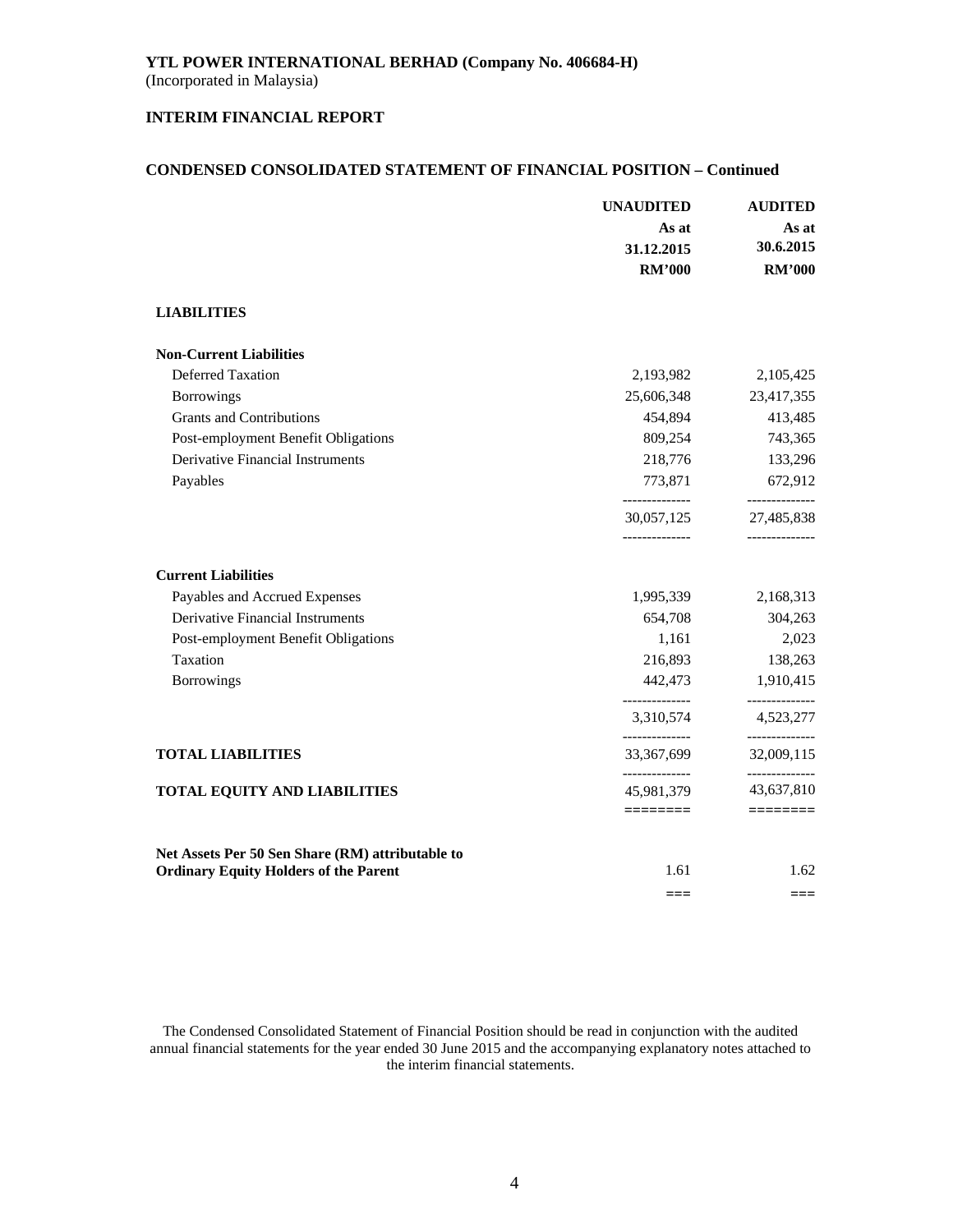### **YTL POWER INTERNATIONAL BERHAD (Company No. 406684-H)**  (Incorporated in Malaysia)

**INTERIM FINANCIAL REPORT**

### **CONDENSED CONSOLIDATED STATEMENT OF CHANGES IN EQUITY FOR THE FINANCIAL PERIOD ENDED 31 DECEMBER 2015**

|                                                                     |                                          | ------------------ Attributable to Owners of the Parent -------------------- |                                             |                                                   |                                                     |                               |                                                  |                                                |
|---------------------------------------------------------------------|------------------------------------------|------------------------------------------------------------------------------|---------------------------------------------|---------------------------------------------------|-----------------------------------------------------|-------------------------------|--------------------------------------------------|------------------------------------------------|
|                                                                     |                                          |                                                                              | Merger                                      |                                                   |                                                     | Non-                          |                                                  |                                                |
|                                                                     | <b>Share</b><br>Capital<br><b>RM'000</b> | <b>Share</b><br>Premium<br><b>RM'000</b>                                     | & Other<br><b>Reserves</b><br><b>RM'000</b> | <b>Treasury</b><br><b>Shares</b><br><b>RM'000</b> | <b>Retained</b><br><b>Earnings</b><br><b>RM'000</b> | <b>Total</b><br><b>RM'000</b> | Controlling<br><b>Interests</b><br><b>RM'000</b> | <b>Total</b><br><b>Equity</b><br><b>RM'000</b> |
| At 1 July 2015                                                      | 3,710,825                                | 2,287,408                                                                    | (1,892,193)                                 | (711, 304)                                        | 7,998,951                                           | 11,393,687                    | 235,008                                          | 11,628,695                                     |
| Profit for the financial period                                     |                                          |                                                                              |                                             |                                                   | 489,437                                             | 489,437                       | (6,378)                                          | 483,059                                        |
| Other comprehensive income for the financial period                 |                                          | $\overline{\phantom{a}}$                                                     | 513,748                                     |                                                   |                                                     | 513,748                       | 75,899                                           | 589,647                                        |
| Total comprehensive income for the financial period                 |                                          | $\overline{\phantom{a}}$                                                     | 513,748                                     | $\overline{\phantom{a}}$                          | 489,437                                             | 1,003,185                     | 69,521                                           | 1,072,706                                      |
| Effects arising from changes in composition of the Group            |                                          |                                                                              |                                             |                                                   |                                                     | $\overline{\phantom{a}}$      | (5,933)                                          | (5,933)                                        |
| Dividends paid to non-controlling interests                         |                                          |                                                                              |                                             |                                                   |                                                     | ۰                             | (86,620)                                         | (86,620)                                       |
| Interim dividends paid for the financial year ended<br>30 June 2015 |                                          |                                                                              |                                             | $\overline{\phantom{a}}$                          | (771, 722)                                          | (771, 722)                    |                                                  | (771, 722)                                     |
| Issue of share capital                                              | 339,962                                  | 437,771                                                                      | (1,179)                                     |                                                   |                                                     | 776,554                       |                                                  | 776,554                                        |
| Share option lapsed                                                 |                                          |                                                                              | (189)                                       |                                                   | 189                                                 |                               |                                                  |                                                |
| Warrants reserves                                                   |                                          | 67,460                                                                       | (67, 460)                                   |                                                   |                                                     |                               |                                                  |                                                |
| At 31 December 2015                                                 | 4,050,787<br>=========                   | 2,792,639<br>--------                                                        | (1,447,273)<br>---------                    | (711, 304)<br>========                            | 7.716.855<br>________                               | 12.401.704<br>_______         | 211,976<br>_______                               | 12,613,680<br>---------                        |
|                                                                     |                                          |                                                                              |                                             |                                                   |                                                     |                               |                                                  |                                                |

The Condensed Consolidated Statement of Changes in Equity should be read in conjunction with the audited annual financial statements for the year ended 30 June 2015 and the accompanying explanatory notes attached to the interim financial statements.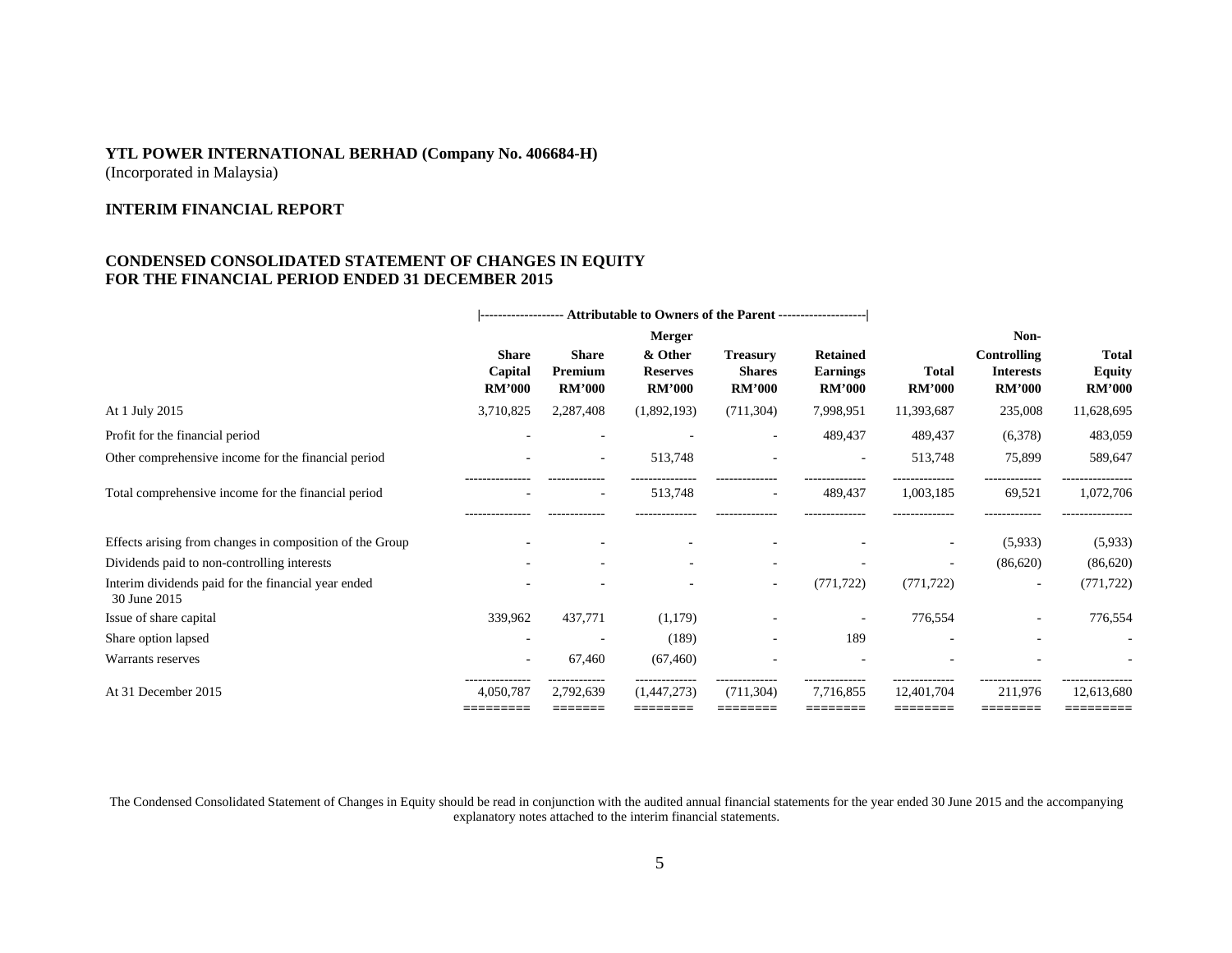(Incorporated in Malaysia)

#### **INTERIM FINANCIAL REPORT**

### **CONDENSED CONSOLIDATED STATEMENT OF CHANGES IN EQUITY FOR THE FINANCIAL PERIOD ENDED 31 DECEMBER 2014**

|                                                                     | <b>------------------ Attributable to Owners of the Parent -----------------------</b> |                                          |                                                       |                                                   |                                                     |                               |                                                                 |                                                |
|---------------------------------------------------------------------|----------------------------------------------------------------------------------------|------------------------------------------|-------------------------------------------------------|---------------------------------------------------|-----------------------------------------------------|-------------------------------|-----------------------------------------------------------------|------------------------------------------------|
|                                                                     | <b>Share</b><br>Capital<br><b>RM'000</b>                                               | <b>Share</b><br>Premium<br><b>RM'000</b> | Merger<br>& Other<br><b>Reserves</b><br><b>RM'000</b> | <b>Treasury</b><br><b>Shares</b><br><b>RM'000</b> | <b>Retained</b><br><b>Earnings</b><br><b>RM'000</b> | <b>Total</b><br><b>RM'000</b> | Non-<br><b>Controlling</b><br><b>Interests</b><br><b>RM'000</b> | <b>Total</b><br><b>Equity</b><br><b>RM'000</b> |
| At 1 July 2014                                                      | 3,588,624                                                                              | 2,106,551                                | (2,432,876)                                           | (711, 301)                                        | 7,888,496                                           | 10,439,494                    | 244,231                                                         | 10,683,725                                     |
| Profit for the financial period                                     |                                                                                        | ٠                                        |                                                       | $\overline{\phantom{a}}$                          | 488,980                                             | 488,980                       | (1,429)                                                         | 487,551                                        |
| Other comprehensive loss for the financial period                   |                                                                                        | $\overline{\phantom{a}}$                 | (590, 394)                                            | $\overline{\phantom{a}}$                          | (83, 344)                                           | (673, 738)                    | 43,046                                                          | (630, 692)                                     |
| Total comprehensive loss for the financial period                   |                                                                                        | $\overline{\phantom{a}}$                 | (590, 394)                                            |                                                   | 405,636                                             | (184, 758)                    | 41,617                                                          | (143, 141)                                     |
| Non-controlling interests arising from business combination         |                                                                                        |                                          |                                                       |                                                   |                                                     | $\overline{\phantom{a}}$      | (11,329)                                                        | (11,329)                                       |
| Dividends paid to non-controlling interests                         |                                                                                        |                                          |                                                       |                                                   |                                                     | ۰                             | (47,989)                                                        | (47,989)                                       |
| Interim dividends paid for the financial year ended<br>30 June 2014 |                                                                                        |                                          |                                                       |                                                   | (703, 431)                                          | (703, 431)                    | $\overline{\phantom{a}}$                                        | (703, 431)                                     |
| Issue of share capital                                              | 120,665                                                                                | 154,452                                  |                                                       |                                                   |                                                     | 275,117                       | $\overline{\phantom{a}}$                                        | 275,117                                        |
| Shares repurchased                                                  |                                                                                        |                                          |                                                       | (2)                                               |                                                     | (2)                           |                                                                 | (2)                                            |
| Provision for share options                                         |                                                                                        |                                          | 3,832                                                 |                                                   |                                                     | 3,832                         |                                                                 | 3,832                                          |
| Warrants reserves                                                   | ÷,                                                                                     | 27,479                                   | (27, 479)                                             |                                                   |                                                     |                               |                                                                 |                                                |
| At 31 December 2014                                                 | 3,709,289<br>=========                                                                 | 2,288,482<br>========                    | (3,046,917)<br>========                               | (711, 303)                                        | 7,590,701                                           | 9,830,252                     | 226,530<br>========                                             | 10,056,782<br>========                         |

The Condensed Consolidated Statement of Changes in Equity should be read in conjunction with the audited annual financial statements for the year ended 30 June 2015 and the accompanying explanatory notes attached to the interim financial statements.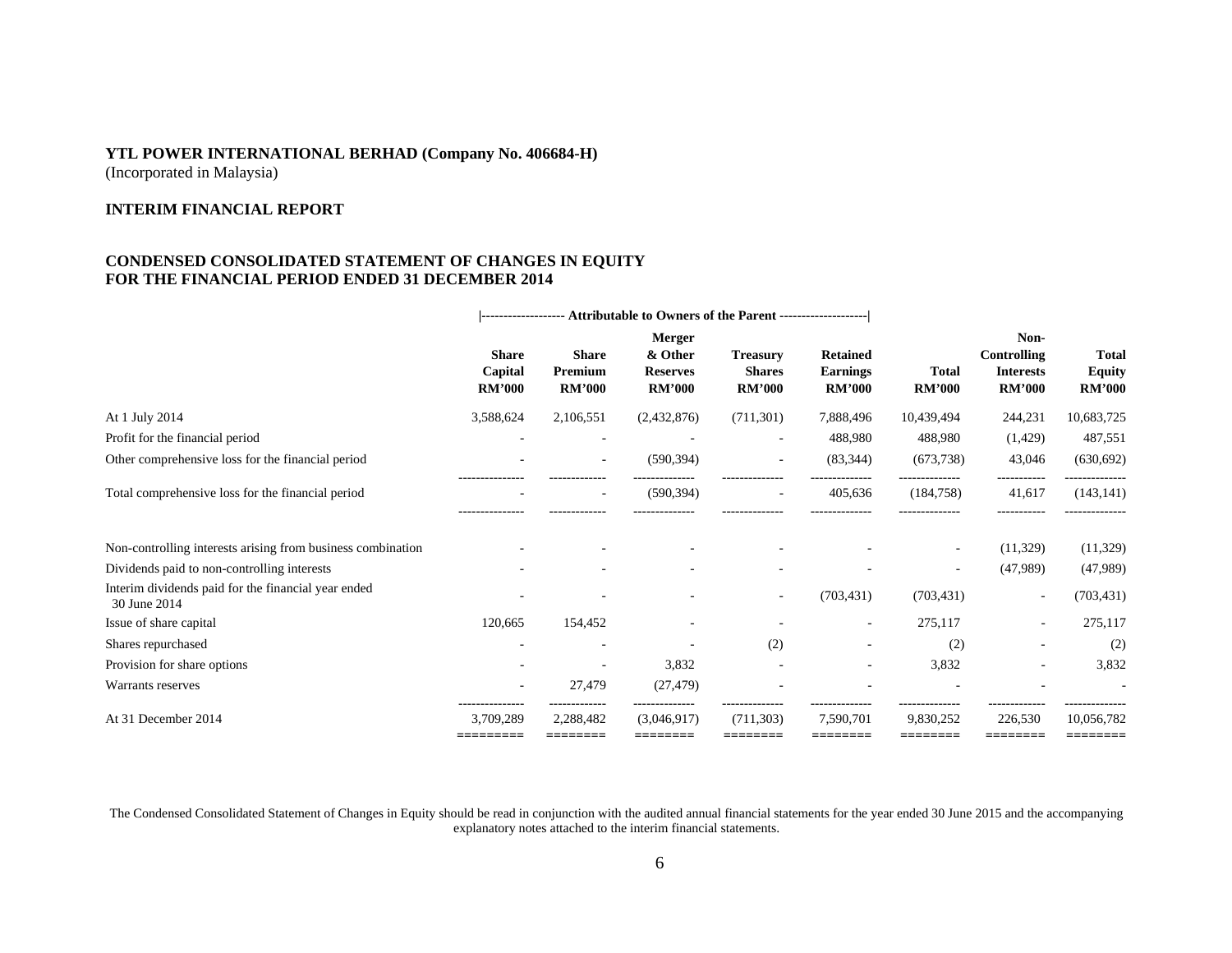#### **INTERIM FINANCIAL REPORT**

### **CONDENSED CONSOLIDATED STATEMENT OF CASH FLOWS FOR THE FINANCIAL PERIOD ENDED 31 DECEMBER 2015**

|                                                                       | <b>CURRENT</b><br>YEAR-TO-DATE<br>31.12.2015<br><b>RM'000</b> | <b>PRECEDING</b><br><b>YEAR</b><br><b>CORRESPONDING</b><br><b>PERIOD</b><br>31.12.2014<br><b>RM'000</b> |
|-----------------------------------------------------------------------|---------------------------------------------------------------|---------------------------------------------------------------------------------------------------------|
| <b>Cash flows from operating activities</b>                           |                                                               |                                                                                                         |
| Profit for the financial period                                       | 483,059                                                       | 487,551                                                                                                 |
| Adjustment for:                                                       |                                                               |                                                                                                         |
| Allowance for impairment of inventories                               | 1,000                                                         | 760                                                                                                     |
| Amortisation of deferred income                                       |                                                               | (2,132)                                                                                                 |
| Amortisation of grants and contributions                              | (10, 306)                                                     | (4,837)                                                                                                 |
| Amortisation of intangible assets                                     | 46,308                                                        | 33,125                                                                                                  |
| Depreciation of property, plant and equipment                         | 685,118                                                       | 612,480                                                                                                 |
| Interest expense                                                      | 481,210                                                       | 382,858                                                                                                 |
| Interest income                                                       | (52, 571)                                                     | (8,190)                                                                                                 |
| Net gain on disposal of property, plant and equipment                 | (8,260)                                                       | (7,393)                                                                                                 |
| Provision for post-employment benefit                                 | 32,452                                                        | 29,145                                                                                                  |
| Provision for liabilities and charges                                 | 2,216                                                         | 5,920                                                                                                   |
| Share of profits of investments accounted for using the equity method | (195, 592)                                                    | (145, 046)                                                                                              |
| Taxation                                                              | 170,331                                                       | 163,611                                                                                                 |
| Unrealised gain on foreign exchange                                   | (19,051)                                                      | (3,739)                                                                                                 |
| (Write back)/Allowance for impairment of receivables                  |                                                               |                                                                                                         |
| (net of reversals)                                                    | (105, 895)                                                    | 38,208                                                                                                  |
| Other non-cash items                                                  | 5,130                                                         | (775)                                                                                                   |
|                                                                       |                                                               |                                                                                                         |
|                                                                       | 1,515,149                                                     | 1,581,546                                                                                               |
| Changes in working capital:                                           |                                                               |                                                                                                         |
| Inventories                                                           | 20,976                                                        | 51,901                                                                                                  |
| Receivables, deposits and prepayments                                 | 802,869                                                       | 307,620                                                                                                 |
| Payables and accrued expenses                                         | (158, 191)                                                    | (405, 554)                                                                                              |
|                                                                       | ---------------                                               | --------------                                                                                          |
| Cash flows from operations                                            | 2,180,803                                                     | 1,535,513                                                                                               |
| Interest paid                                                         | (475,003)                                                     | (399, 608)                                                                                              |
| Payment to retirement benefit scheme                                  | (31,967)                                                      | (28, 754)                                                                                               |
| Tax paid                                                              | (110,920)                                                     | (197, 257)                                                                                              |
| Net cash flows from operating activities                              | 1,562,913                                                     | 909,894                                                                                                 |
|                                                                       |                                                               |                                                                                                         |

The Condensed Consolidated Statement of Cash Flows should be read in conjunction with the audited annual financial statements for the year ended 30 June 2015 and the accompanying explanatory notes attached to the interim financial statements.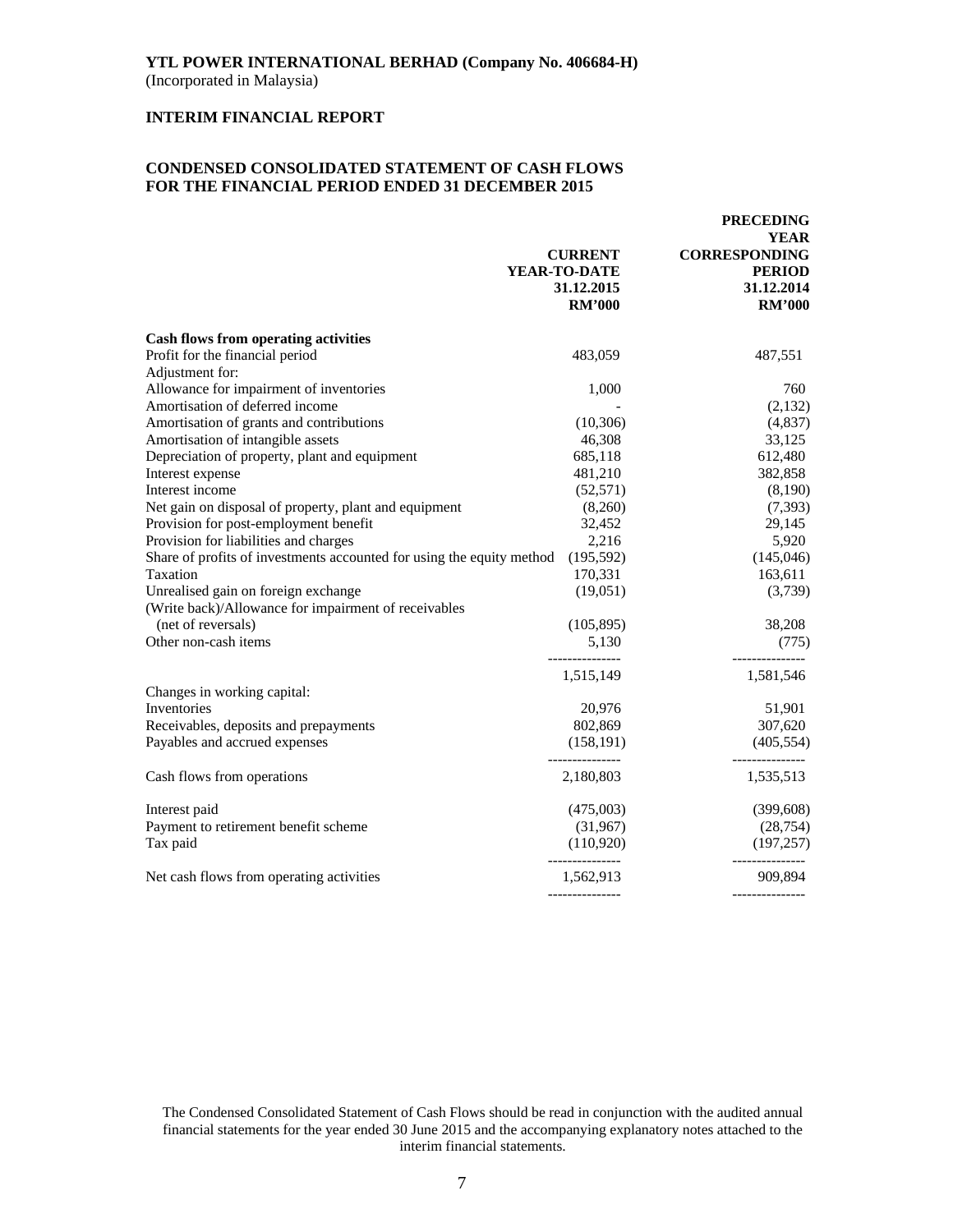### **INTERIM FINANCIAL REPORT**

### **CONDENSED CONSOLIDATED STATEMENT OF CASH FLOWS FOR THE FINANCIAL PERIOD ENDED 31 DECEMBER 2015 - Continued**

|                                                                          |                                                  | <b>PRECEDING</b>                                     |
|--------------------------------------------------------------------------|--------------------------------------------------|------------------------------------------------------|
|                                                                          | <b>CURRENT</b><br>YEAR-TO-DATE                   | <b>YEAR</b><br><b>CORRESPONDING</b><br><b>PERIOD</b> |
|                                                                          | 31.12.2015<br><b>RM'000</b>                      | 31.12.2014<br><b>RM'000</b>                          |
| <b>Cash flows from investing activities</b>                              |                                                  |                                                      |
| Acquisition of subsidiaries                                              | (8,324)                                          | (48, 157)                                            |
| Additional investments accounted for using the equity method             |                                                  | (8,046)                                              |
| Dividends received                                                       | 221,303                                          | 118,248                                              |
| Grants received                                                          | 22,231                                           | 13,575                                               |
| Interest received                                                        | 51,848                                           | 6,734                                                |
| Purchase of intangible assets                                            | (40, 661)                                        | (55,916)                                             |
| Purchase of property, plant and equipment                                | (714, 896)                                       | (834, 649)                                           |
| Purchase of land held for development                                    | (504, 713)                                       |                                                      |
| Proceeds from disposal of property, plant and equipment                  | 116,533                                          | 58,346                                               |
| Net cash flows used in investing activities                              | (856, 679)                                       | (749, 865)                                           |
| <b>Cash flows from financing activities</b>                              |                                                  |                                                      |
| Dividends paid                                                           | (771, 722)                                       | (703, 431)                                           |
| Dividends paid to non-controlling interests                              | (86,620)                                         | (47,989)                                             |
| Proceeds from borrowings                                                 | 1,277,749                                        | 1,192,185                                            |
| Proceeds from issue of shares                                            | 776,554                                          | 275,117                                              |
| Repayment of borrowings                                                  | (2,042,792)                                      | (416, 652)                                           |
| Repurchase of own shares                                                 |                                                  | (2)                                                  |
| Net cash flows (used in)/from financing activities                       | ---------------<br>(846, 831)<br>--------------- | ------------<br>299,228                              |
|                                                                          |                                                  |                                                      |
| Net changes in cash and cash equivalents                                 | (140, 597)                                       | 459,257                                              |
| Effects of exchange rate changes                                         | 538,812                                          | 177,052                                              |
| Cash and cash equivalents at beginning of the financial year             | 9,523,238<br>-------------                       | 8,890,923<br>-------------                           |
| Cash and cash equivalents at end of the financial period <i>[Note a]</i> | 9,921,453                                        | 9,527,232                                            |
|                                                                          | ========                                         |                                                      |

#### *[Note a]*

Cash and cash equivalents at the end of the financial period comprise:

|                                                      | <b>RM'000</b> | <b>RM'000</b> |
|------------------------------------------------------|---------------|---------------|
| Fixed deposits                                       | 9,524,661     | 9,162,977     |
| Cash and bank balances                               | 443.012       | 400.547       |
| Bank overdrafts                                      | (46,220)      | (36,292)      |
| (included within short term borrowings in [Note B9]) |               |               |
|                                                      |               |               |
|                                                      | 9.921.453     | 9,527,232     |
|                                                      |               |               |

The Condensed Consolidated Statement of Cash Flows should be read in conjunction with the audited annual financial statements for the year ended 30 June 2015 and the accompanying explanatory notes attached to the interim financial statements.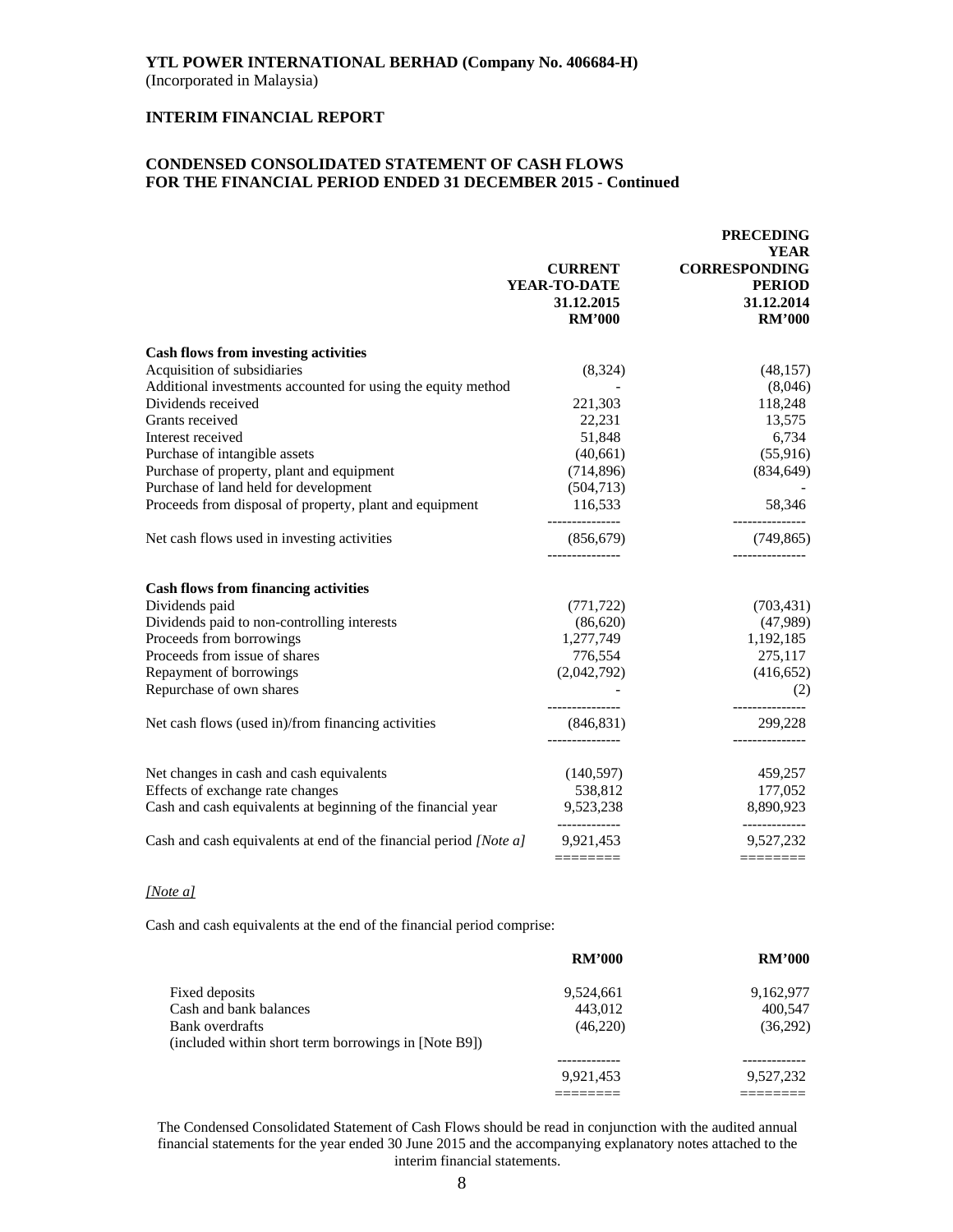### **INTERIM FINANCIAL REPORT**

### **PART A – EXPLANATORY NOTES PURSUANT TO MFRS 134**

The interim financial report should be read in conjunction with the audited annual financial statements of the Group for the financial year ended 30 June 2015.

### **A1. Accounting Policies and Methods of Computation**

The interim financial report is unaudited and has been prepared in accordance with Malaysian Financial Reporting Standard ("MFRS") 134: "Interim Financial Reporting" and Chapter 9, part K paragraph 9.22 of the Main Market Listing Requirements of the Bursa Malaysia Securities Berhad ("Bursa Securities").

The accounting policies and methods of computations adopted by the Group in this interim financial report are consistent with those adopted in the annual audited financial statements for the financial year ended 30 June 2015 except for:

### Land held for property development

Land held for property development is stated at cost comprises cost of land and all related costs incurred on activities necessary to prepare the land for its intended use.

Land held for property development consists of land where no development activities have been carried out or where development activities are not expected to be completed within the normal operating cycle. Such land classified as non-current assets and is stated at cost less accumulated impairment losses, if any.

Land held for property development is reclassified as property development costs at the point when the development activities have commenced and where it can be demonstrated that the development activities can be completed within the normal operating cycle.

There is no new MFRSs or amendments to MFRSs which were effective for financial year beginning on or after 1 July 2015.

The explanatory notes contained herein provide an explanation of the events and transactions that are significant to the understanding of the changes in the financial position and performance of the Group since the financial year ended 30 June 2015.

### **A2. Seasonality or Cyclicality of Operations**

 The business operations of the Group are not materially affected by any seasonal or cyclical factor.

### **A3. Unusual Items**

During the current financial quarter, there was no item of an unusual nature that affects the assets, liabilities, equity, net income or cash flows of the Group.

### **A4. Changes in Estimates of Amounts Reported**

 There was no significant change to estimate of amount reported in prior interim periods or prior financial years.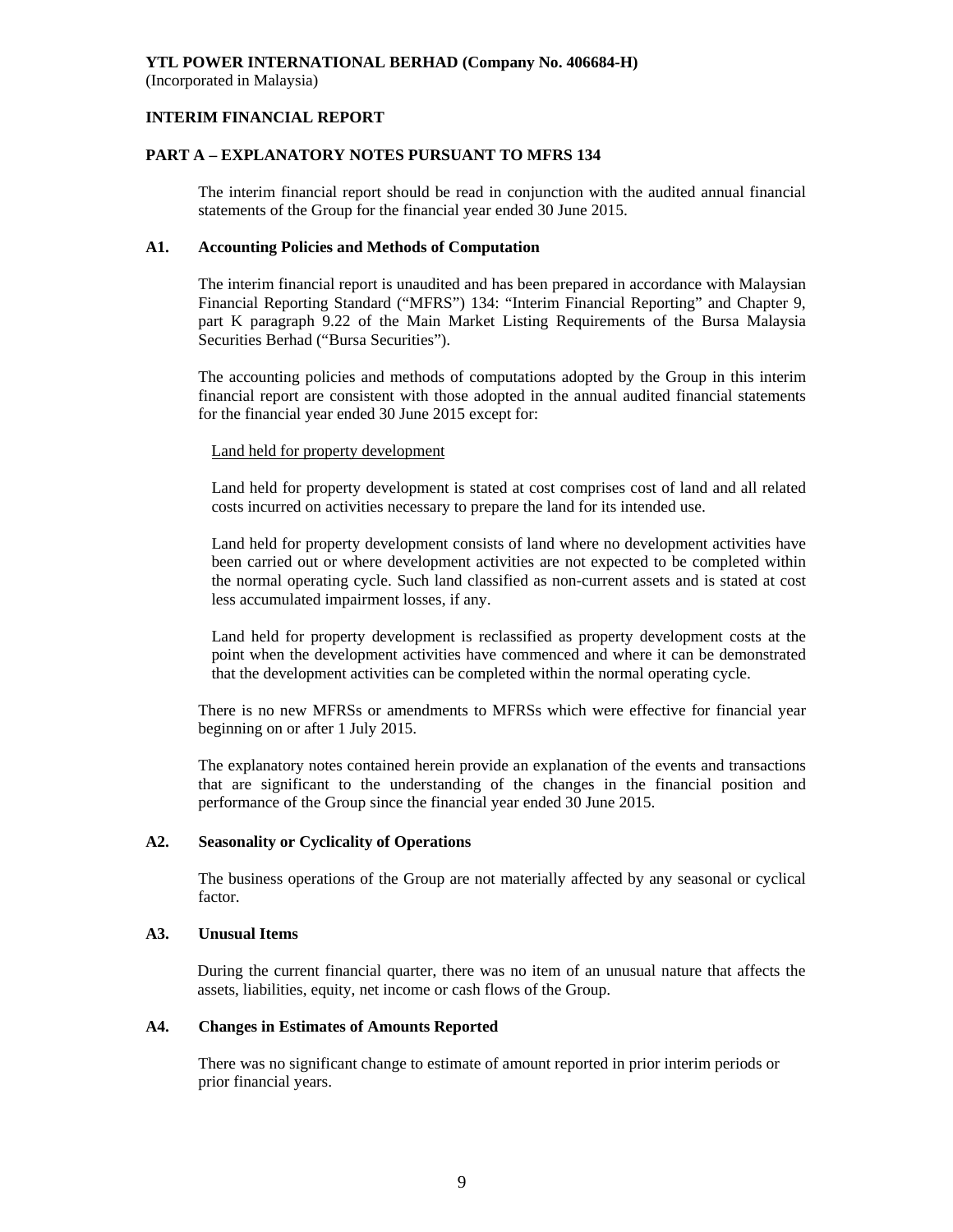#### **INTERIM FINANCIAL REPORT**

#### **Notes – continued**

#### **A5. Changes in Debt and Equity Securities**

 During the current financial quarter and financial year to date, the Company issued 52,000 and 674,602,595 ordinary shares of RM0.50 each respectively pursuant to the exercise of Warrants 2008/2018 at a weighted average exercise price of RM1.14 per share.

 The number of ordinary shares of RM0.50 each issued during the current financial quarter and financial year to date pursuant to the exercise of employees' share options granted under the Company's Employees Share Option Scheme were 34,000 and 5,321,000 at a weighted average exercise price of RM1.55 per share and RM1.41 per share respectively.

 A total of 100 ordinary shares of RM0.50 each were repurchased from the open market for a total consideration of RM197 for the financial year to date. The share buyback transactions were financed by internally generated funds. The shares purchased are held as treasury shares. As at 31 December 2015, the number of treasury shares held was 384,264,679 ordinary shares of RM0.50 each.

The outstanding debts are as disclosed in Note B9.

### **A6. Dividends Paid**

 An interim single tier dividend of 20% or 10 sen per ordinary share of RM0.50 each amounting to RM771,722,235 in respect of the financial year ended 30 June 2015 was paid on 23 October 2015.

### **A7. Segment Information**

The Group has five reportable segments as described below:

- a) Power generation (Contracted)
- b) Multi utilities business (Merchant)
- c) Water and sewerage
- d) Mobile broadband network
- e) Investment holding activities

 Management monitors the operating results of business segments separately for the purpose of making decisions about resources to be allocated and of assessing performance.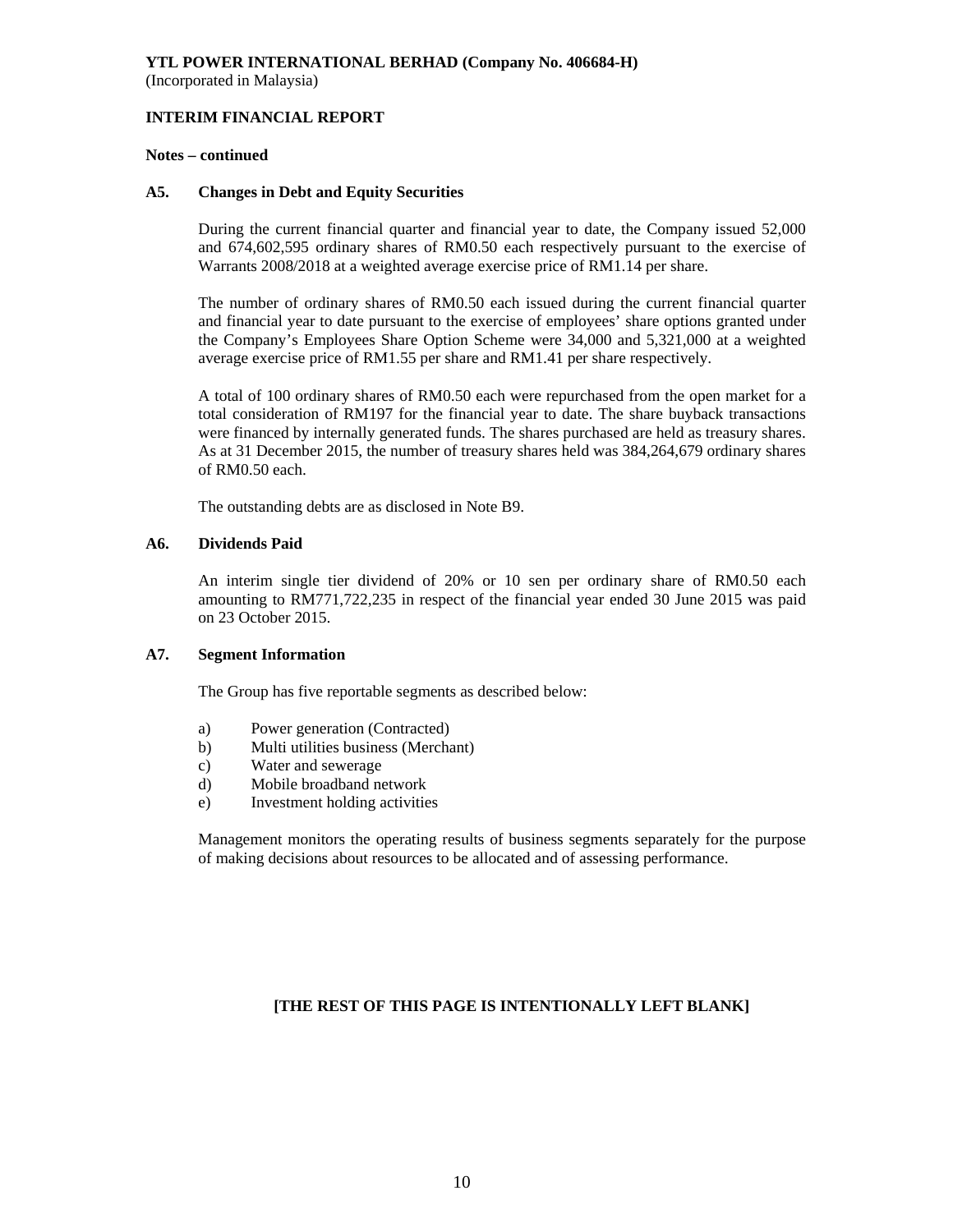(Incorporated in Malaysia)

### **INTERIM FINANCIAL REPORT**

### **Notes – continued**

Segment information for the financial period ended 31 December 2015:

|                                              | <b>Power</b><br>generation<br>(Contracted)<br><b>RM'000</b> | <b>Multi</b><br>utilities<br><b>business</b><br>(Merchant)<br><b>RM'000</b> | Water &<br>sewerage<br><b>RM'000</b> | Mobile<br>broadband<br>network<br><b>RM'000</b> | Investment<br>holding<br>activities<br><b>RM'000</b> | Group<br><b>RM'000</b> |
|----------------------------------------------|-------------------------------------------------------------|-----------------------------------------------------------------------------|--------------------------------------|-------------------------------------------------|------------------------------------------------------|------------------------|
| <b>External</b><br>Revenue                   | 290,116                                                     | 3.348.756                                                                   | 1.754.921                            | 329,262                                         | 114,877                                              | 5,837,932              |
| Inter-<br>segment<br><b>Revenue</b>          |                                                             |                                                                             |                                      | 736                                             | 59,215                                               | 59,951                 |
| <b>Segment</b><br>profit/loss)<br>before tax | 211,005                                                     | 80,253                                                                      | 482,456                              | (160, 358)                                      | 40,034                                               | 653,390                |

Segment information for the financial period ended 31 December 2014:

|                                              | <b>Power</b><br>generation<br>(Contracted)<br><b>RM'000</b> | Multi<br>utilities<br><b>business</b><br>(Merchant)<br><b>RM'000</b> | Water &<br>sewerage<br><b>RM'000</b> | Mobile<br><b>broadband</b><br>network<br><b>RM'000</b> | <b>Investment</b><br>holding<br>activities<br><b>RM'000</b> | Group<br><b>RM'000</b> |
|----------------------------------------------|-------------------------------------------------------------|----------------------------------------------------------------------|--------------------------------------|--------------------------------------------------------|-------------------------------------------------------------|------------------------|
| <b>External</b><br><b>Revenue</b>            | 518,392                                                     | 3.938.459                                                            | 1,508,150                            | 351,905                                                | 81,410                                                      | 6,398,316              |
| Inter-<br>segment<br><b>Revenue</b>          |                                                             |                                                                      |                                      | 452                                                    | 46,007                                                      | 46,459                 |
| <b>Segment</b><br>profit/loss)<br>before tax | 118,993                                                     | 168,169                                                              | 433.089                              | (127, 913)                                             | 58,824                                                      | 651,162                |

### **A8. Events After the Interim Period**

There was no item, transaction or event of a material or unusual nature during the period from the end of the quarter under review to the date of this report.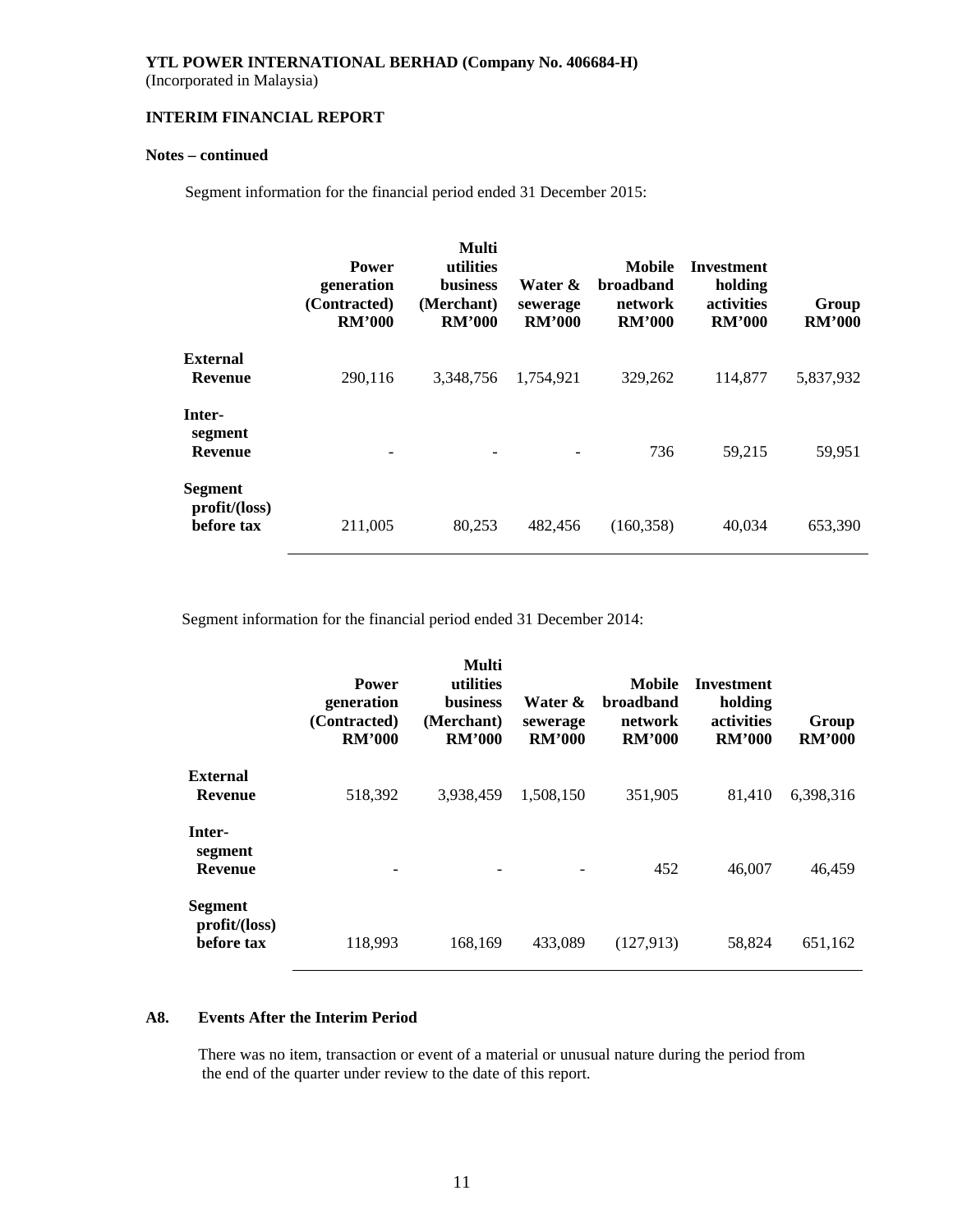#### **INTERIM FINANCIAL REPORT**

#### **Notes – continued**

#### **A9. Changes in the Composition of the Group**

 There were no changes in the composition of the Group for the current financial period, including business combinations, obtaining or losing control of subsidiaries and long-term investments, restructurings and discontinuing operations save for the following :-

(i) On 8 July 2015, YTL Property Holdings (UK) Limited ("YTLPUK") was incorporated in England and Wales as a wholly-owned subsidiary of YTL Utilities (UK) Limited (an indirect wholly-owned subsidiary of the Company). As a result, YTLPUK became an indirect wholly-owned subsidiary of the Company.

YTLPUK was incorporated with an issued share capital of GBP1 comprising 1 ordinary share of the nominal value of GBP1. YTLPUK is intended to be principally involved in investing in development land in UK.

(ii) YTL Jordan Services Holdings Limited ("YTLJSH") and YTL Jordan Power Holdings Limited ("YTLJPH") were incorporated in the Republic of Cyprus on 10 July 2015 and 13 July 2015, respectively as wholly-owned subsidiaries of the Company, each with an authorised share capital of EUR5,000 divided into 5,000 shares of EUR1.00 each, and issued share capital of EUR1,000 comprising 1,000 ordinary shares of EUR1.00 each.

YTLJSH and YTLJPH will be principally involved in investment holding.

(iii) On 15 July 2015, YTL Jawa Energy B.V. ("YTLJE"), an indirect wholly-owned subsidiary of the Company, entered into a Share Purchase Agreement with the sellers ("Sellers") listed below, for the acquisition of a total of 2,000,000 ordinary shares of the nominal value of USD1 each in the capital of P.T. Tanjung Jati Power Company ("TJPC"), representing 80% of the issued and paid-up share capital of TJPC, for an aggregate consideration of USD2,000,000.00 in cash:

| Name of Sellers                                       | Number of<br>ordinary shares |
|-------------------------------------------------------|------------------------------|
| P.T. Bakrie Power<br>TJA Power Corporation (Asia) Ltd | 750,000<br>1.250.000         |
| <b>TOTAL</b>                                          | 2,000,000                    |

The acquisition was completed on 20 August 2015. Consequent thereto, TJPC became a subsidiary of YTLJE and an indirect subsidiary of the Company.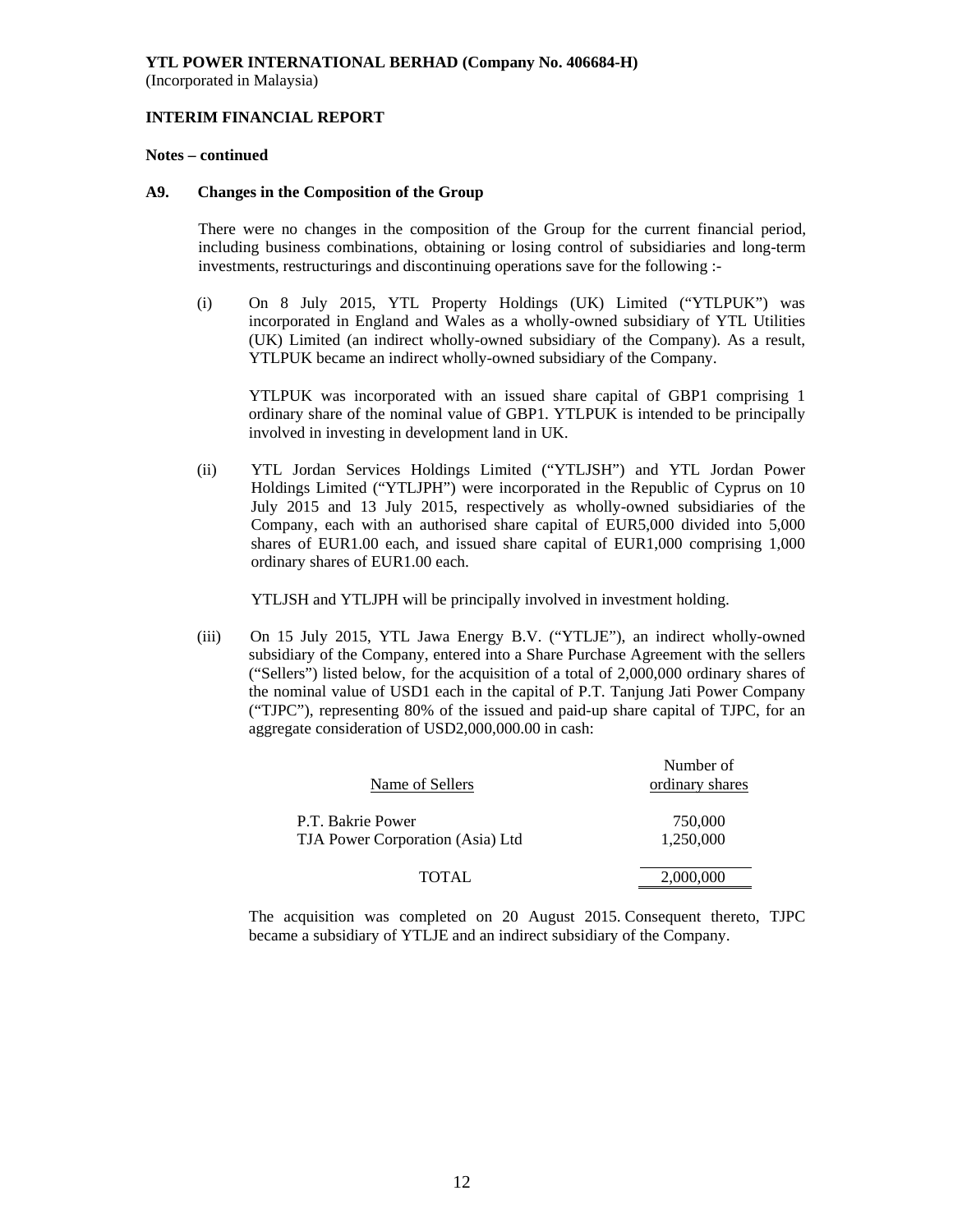### **INTERIM FINANCIAL REPORT**

#### **Notes – continued**

(iv) On 7 October 2015, the Company acquired 2 ordinary shares of RM1.00 each, representing the entire issued and paid-up share capital of YTL Power Holdings (Indonesia) Sdn Bhd ("YTLPHI") at par value per share. As a result, YTLPHI became a wholly-owned subsidiary of the Company.

YTLPHI was incorporated on 29 September 2015 with an authorised share capital of RM400,000 comprising 400,000 ordinary shares of RM1.00 each. YTLPHI will be principally involved in investment holding.

(v) On 4 December 2015, YTL Jawa O & M Holdings Limited (a wholly-owned subsidiary of the Company) disposed all its shares in Attarat Operation and Maintenance Company B.V. ("Attarat O&M Co") comprising 75 ordinary shares with a nominal value of USD1.00 each and representing 75% of the issued and paidup share capital of Attarat O&M Co, to YTLJSH (also a wholly-owned subsidiary of the Company) for USD75 ("Re-organisation").

As a result of the Re-organisation, Attarat O&M Co became a direct subsidiary of YTLJSH and remain an indirect subsidiary of the Company.

Attarat O&M Co was incorporated on 4 December 2014 in the Netherlands with an issued share capital USD100 comprising 100 shares with a nominal value of USD1.00 each. Attarat O&M Co will be principally involved in operating and maintaining power plants.

(vi) On 23 December 2015, Frog Education Limited (an indirect subsidiary of the Company) ("FrogEd UK") acquired 2 ordinary shares of RM1.00 each, representing the entire issued and paid-up share capital of Frog Education Sdn Bhd ("FrogEd MY") at par value per share. As a result, FrogEd MY became a wholly-owned subsidiary of FrogEd UK and indirect subsidiary of the Company.

FrogEd MY was incorporated on 18 December 2015 with an authorised share capital of RM1,000,000 comprising 1,000,000 ordinary shares of RM1.00 each. FrogEd MY will be principally involved in the business of providing internet services, including the development and provision of education learning platforms.

### **A10. Changes in Contingent Liabilities**

There were no material changes in the contingent liabilities of the Group since the last financial year ended 30 June 2015.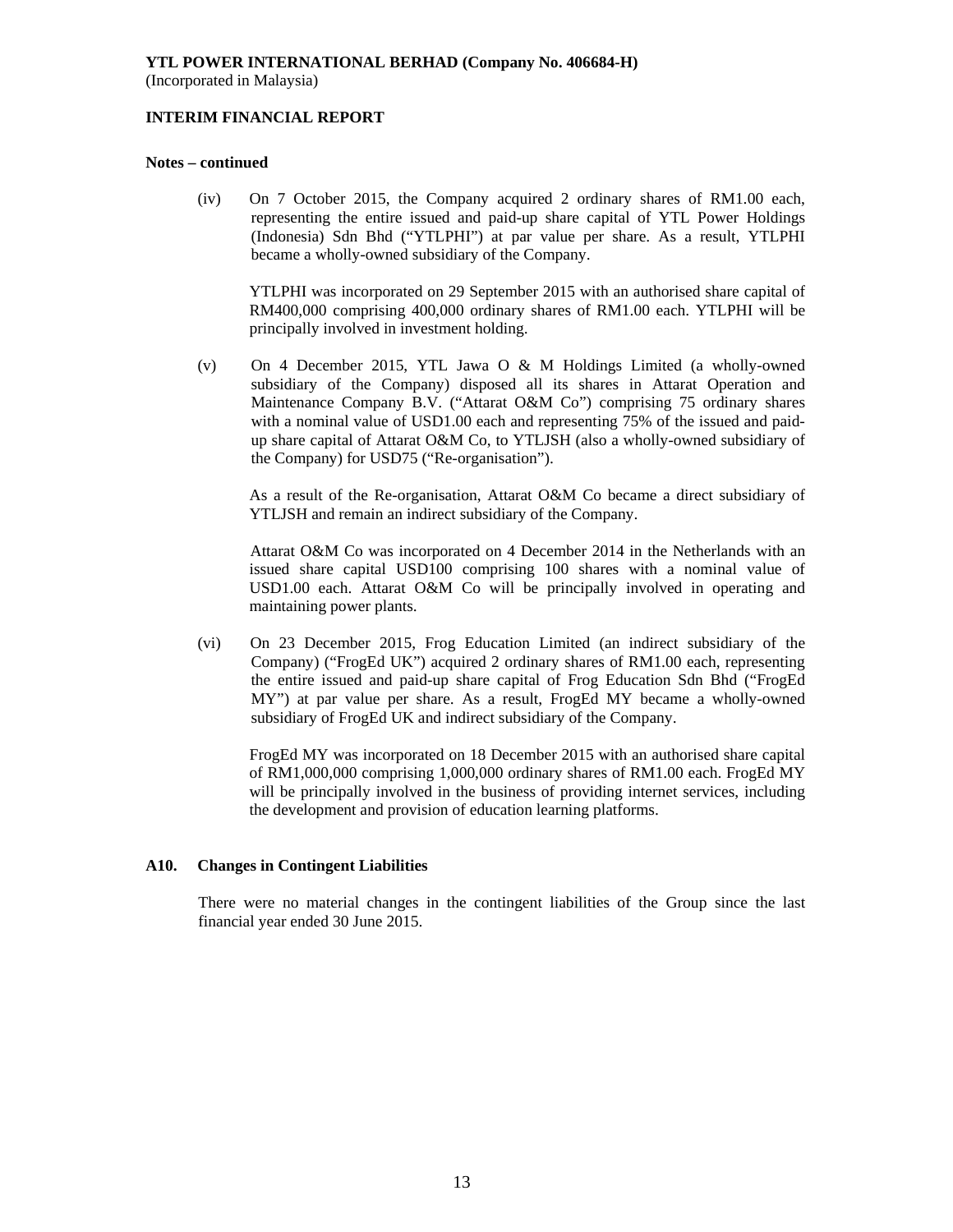#### **INTERIM FINANCIAL REPORT**

### **Notes – continued**

#### **A11. Fair value measurement**

 The Group measures fair value using the following fair value hierarchy that reflects the significance of the input used in making the measurements:

- a) Level 1 quoted price (unadjusted) in active market for identical assets or liabilities;
- b) Level 2 inputs other than quoted prices included within Level 1 that are observable for the assets or liabilities, either directly (that is, as prices) or indirectly (that is, derived from prices); and
- c) Level 3 inputs for the assets or liabilities that are not based on observable market data (unobservable inputs).

The following table presents the Group's assets and liabilities that are measured at fair value as at:

|                                     | Level 1<br>RM'000 | Level 2<br>RM'000 | Level 3<br>RM'000 | Total<br>RM'000 |
|-------------------------------------|-------------------|-------------------|-------------------|-----------------|
| 31.12.2015                          |                   |                   |                   |                 |
| <b>Assets</b>                       |                   |                   |                   |                 |
| Financial assets at fair value      |                   |                   |                   |                 |
| through profit or loss:             |                   |                   |                   |                 |
| - Trading derivatives               |                   | 27,800            |                   | 27,800          |
| Available-for-sale                  | 50,958            | 5,593             | 208,162           | 264,713         |
| Derivatives used for                |                   |                   |                   |                 |
| hedging                             |                   | 144,634           |                   | 144,634         |
| <b>Total assets</b>                 | 50,958            | 178,027           | 208,162           | 437,147         |
|                                     |                   |                   |                   |                 |
| <b>Liabilities</b>                  |                   |                   |                   |                 |
| Financial liabilities at fair value |                   |                   |                   |                 |
| through profit or loss:             |                   |                   |                   |                 |
| - Trading derivatives               |                   | 45,834            |                   | 45,834          |
| Derivatives used for                |                   |                   |                   |                 |
| hedging                             |                   | 827,650           |                   | 827,650         |
| <b>Total liabilities</b>            |                   | 873,484           |                   | 873,484         |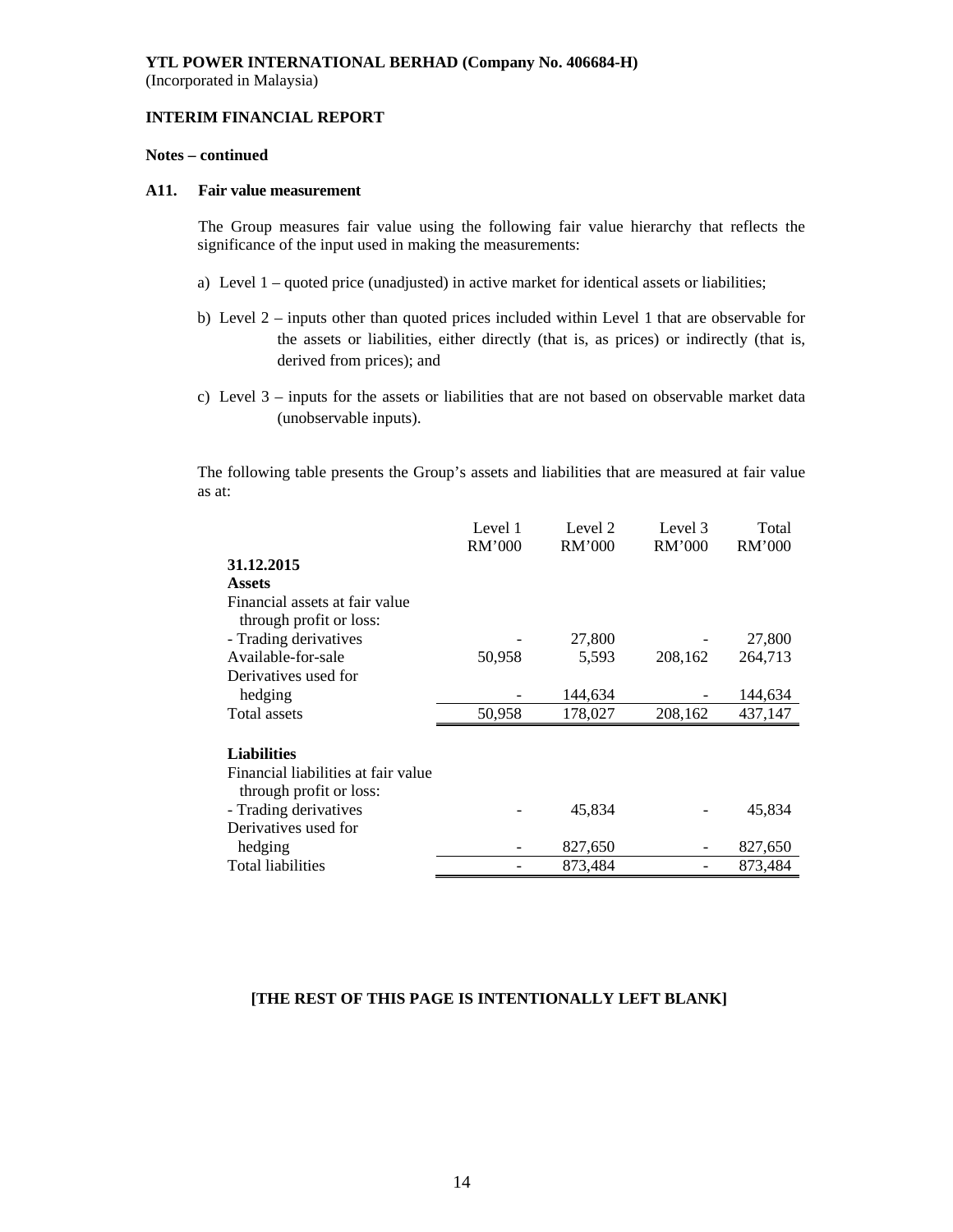### **INTERIM FINANCIAL REPORT**

### **PART B – EXPLANATORY NOTES PURSUANT TO APPENDIX 9B OF THE LISTING REQUIREMENTS OF BURSA MALAYSIA SECURITIES BERHAD**

#### **B1. Review of the Results**

The comparison of the results is tabulated below:

|                               | <b>Individual Quarter</b> |               | <b>Cumulative Quarter</b> |               |  |
|-------------------------------|---------------------------|---------------|---------------------------|---------------|--|
|                               | 31.12.2015                | 31.12.2014    | 31.12.2015                | 31.12.2014    |  |
|                               | <b>RM'000</b>             | <b>RM'000</b> | <b>RM'000</b>             | <b>RM'000</b> |  |
| <b>Revenue</b>                |                           |               |                           |               |  |
| Power generation              |                           |               |                           |               |  |
| (Contracted)                  |                           | 187,265       | 290,116                   | 518,392       |  |
| Multi utilities business      |                           |               |                           |               |  |
| (Merchant)                    | 1,479,363                 | 1,846,067     | 3,348,756                 | 3,938,459     |  |
| Water & sewerage              | 889,180                   | 753,143       | 1,754,921                 | 1,508,150     |  |
| Mobile broadband network      | 185,983                   | 203,757       | 329,262                   | 351,905       |  |
| Investment holding            |                           |               |                           |               |  |
| activities                    | 63,381                    | 49,374        | 114,877                   | 81,410        |  |
|                               | 2,617,907                 | 3,039,606     | 5,837,932                 | 6,398,316     |  |
|                               |                           |               |                           |               |  |
| Profit/(Loss) before taxation |                           |               |                           |               |  |
| Power generation              |                           |               |                           |               |  |
| (Contracted)                  | 149,939                   | 52,260        | 211,005                   | 118,993       |  |
| Multi utilities business      |                           |               |                           |               |  |
| (Merchant)                    | 43,552                    | 93,145        | 80,253                    | 168,169       |  |
| Water & sewerage              | 240,791                   | 233,110       | 482,456                   | 433,089       |  |
| Mobile broadband network      | (57, 612)                 | (49, 979)     | (160, 358)                | (127, 913)    |  |
| Investment holding            |                           |               |                           |               |  |
| activities                    | 10,429                    | 19,753        | 40,034                    | 58,824        |  |
|                               | 387,099                   | 348,289       | 653,390                   | 651,162       |  |

### a) Current Quarter vs Preceding Year Corresponding Quarter

The Group recorded a revenue of RM2,617.9 million for the current financial quarter ended 31 December 2015 as compared to RM3,039.6 million recorded in the preceding year corresponding quarter ended 31 December 2014. The Group profit before taxation for the current financial quarter was RM387.1 million, an increase of RM38.8 million or 11.1% as compared to a profit of RM348.3 million recorded in the preceding year corresponding quarter. The higher profit before taxation was principally attributable to the recovery of impairment of receivable which was partially offset by lower profit recorded by the Multi utilities business segment.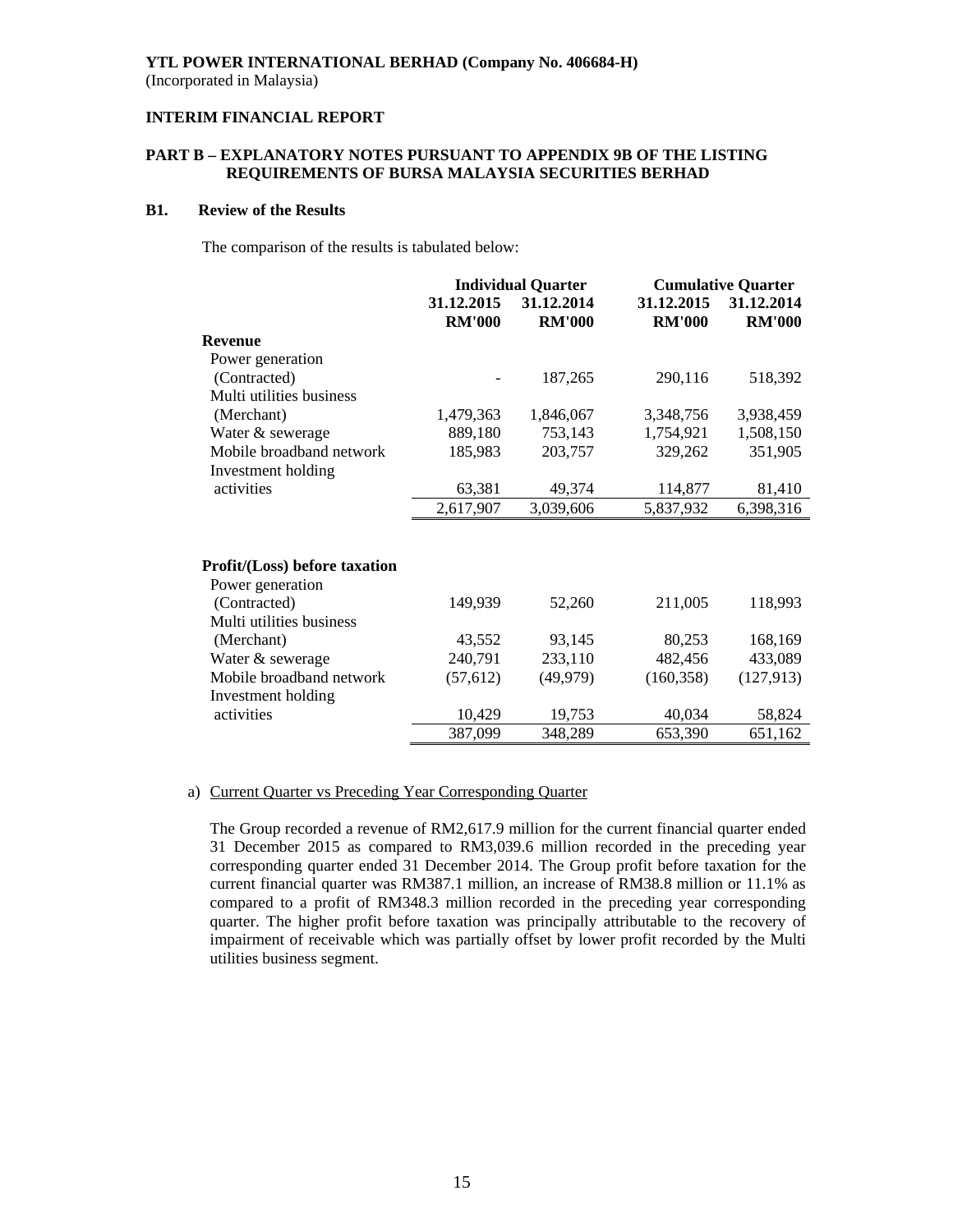(Incorporated in Malaysia)

#### **INTERIM FINANCIAL REPORT**

#### **Notes – continued**

 Performance of the respective operating business segments for the quarter ended 31 December 2015 as compared to the preceding year corresponding quarter is analysed as follows:

#### Power generation (Contracted)

There was no revenue recorded in current quarter as the power purchase agreement was successfully completed on 30 September 2015. The increase in profit before taxation was mainly due to the recovery of impairment of receivable before tax of RM152.6 million and interest income of RM38.0 million arising from the arbitration award which was partially offset by higher depreciation charges.

#### Multi utilities business (Merchant)

The decrease in revenue and profit before taxation were mainly due to lower fuel oil price, coupled with lower vesting volume.

#### Water & sewerage

The increase in revenue and profit before taxation was due to the lower operating cost and the weakening of Ringgit Malaysia against Great Britain Pound.

#### Mobile broadband network

The decrease in revenue and higher loss before taxation was mainly due to lower sales and higher operating costs.

#### Investment holding activities

The higher revenue recorded in this segment was mainly due to higher interest income. The lower profit before taxation was mainly attributable to higher finance cost incurred in the current quarter.

#### b) Current Year to date vs Preceding Year to date

Group revenue was RM5,837.9 million for the current financial period ended 31 December 2015 as compared to RM6,398.3 million recorded in the preceding financial period ended 31 December 2014. The Group profit before taxation for the current financial period was RM653.4 million, an increase of RM2.2 million or 0.3% as compared to a profit of RM651.2 million recorded in the preceding year corresponding period.

Performance of the respective operating business segments for the period ended 31 December 2015 as compared to the preceding year corresponding period was consistent with the notes mentioned in (a) above with the exception of the business segments mentioned below:

#### Power generation (Contracted)

The significant drop in revenue was due to the absence of revenue during the current quarter as a result of the completion of power purchase agreement on 30 September 2015.

#### Multi utilities business (Merchant)

The decrease in revenue and profit before taxation were mainly due to lower fuel oil price, coupled with lower vesting volume.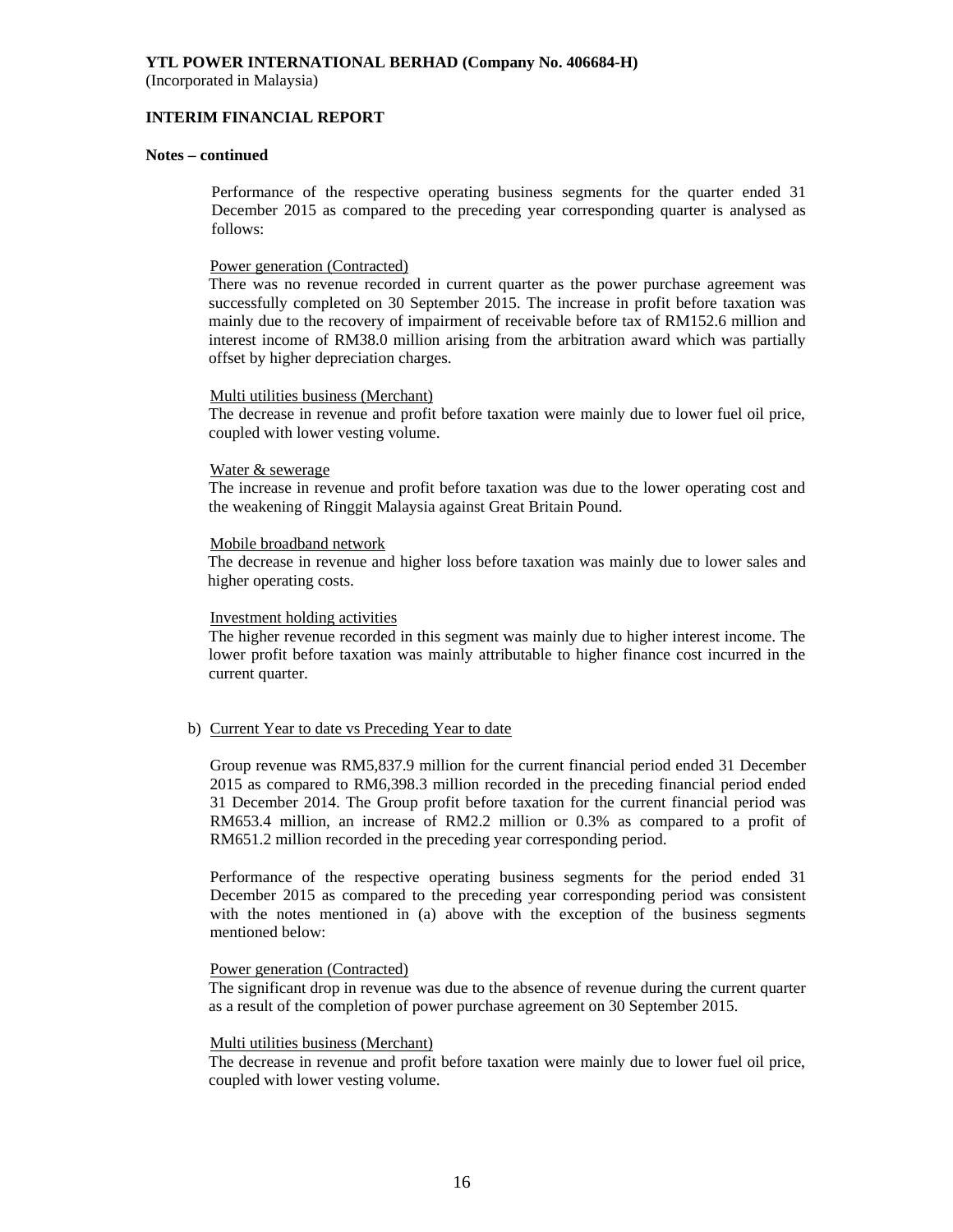#### **INTERIM FINANCIAL REPORT**

#### **Notes – continued**

#### **B2. Comparison with Preceding Quarter**

|                                     | <b>Preceding</b><br><b>Current</b> |                |
|-------------------------------------|------------------------------------|----------------|
|                                     | Quarter                            | <b>Ouarter</b> |
|                                     | 31.12.2015                         | 30.9.2015      |
|                                     | <b>RM'000</b>                      | <b>RM'000</b>  |
| Revenue                             | 2.617.907                          | 3.220.025      |
| Consolidated profit before taxation | 387,099                            | 266.291        |
| Consolidated profit after taxation  | 308,925                            | 174.134        |

The increase in Group profit after taxation as compared to preceding quarter was principally attributable to the recovery of impairment of receivable after tax of RM116.0 million from the arbitration award recorded by the Power generation (Contracted) segment.

#### **B3 . Prospects**

#### Power generation (Contracted)

The power purchase agreement was successfully completed on 30 September 2015. Negotiations with Tenaga on the signing a new Power Purchase Agreement for the period from 1 March 2016 to 31 December 2018 for the supply of power from the existing facility in Paka under the short term capacity bid called by the Malaysian Energy Commission is underway.

#### Multi utilities business (Merchant)

Despite the current challenges, this segment will continue to build momentum by growing a diversified portfolio comprising both regulated and non-regulated businesses, enhancing overall business efficiencies and delivering value to customers in an effort to maintain an overall competitive position.

#### Water & sewerage

Wessex Water which operates under a strict regulatory regime is confident of delivering its 2015-20 regulatory outperformance target by restructuring its business objectives and will continue to provide customers with first-class affordable service.

### Mobile broadband network

This business segment remains committed to offering its customers value-for-money mobile broadband services and will add LTE services to its network in the near future in an effort to continuously grow its subscriber base to generate higher revenue.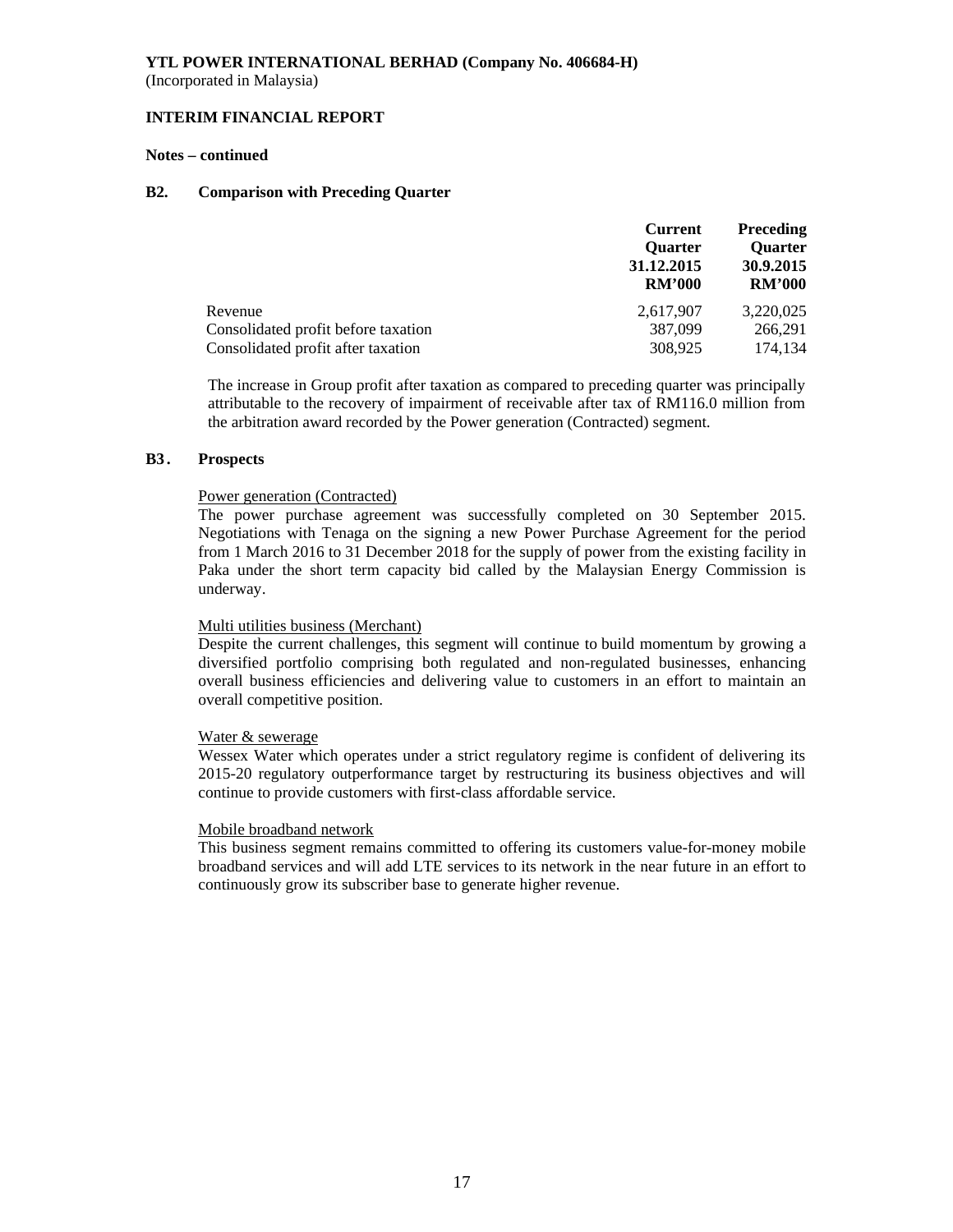(Incorporated in Malaysia)

#### **INTERIM FINANCIAL REPORT**

### **Notes – continued**

### **B4. Profit Forecast**

The Group did not issue any profit forecast during the financial year.

### **B5. Audit Report of the preceding financial year ended 30 June 2015**

 The Auditors' Report on the financial statements of the financial year ended 30 June 2015 did not contain any qualification.

### **B6. Profit for the period**

|                                                      | <b>Current</b>  | <b>Current</b>         |  |
|------------------------------------------------------|-----------------|------------------------|--|
|                                                      | Year<br>Quarter | Year<br><b>To Date</b> |  |
|                                                      | 31.12.2015      | 31.12.2015             |  |
|                                                      | <b>RM'000</b>   | <b>RM'000</b>          |  |
| <b>Profit before taxation is stated after</b>        |                 |                        |  |
| charging/(crediting):                                |                 |                        |  |
| Allowance for impairment of inventories              | 674             | 1,000                  |  |
| Amortisation of grant and contributions              | (5,208)         | (10, 306)              |  |
| Amortisation of intangible assets                    | 22,719          | 46,308                 |  |
| Depreciation of property, plant and equipment        | 336,880         | 685,118                |  |
| Interest income                                      | (46, 840)       | (52, 571)              |  |
| Interest expense                                     | 242,999         | 481,210                |  |
| Gain on foreign exchange                             | (49, 284)       | (17, 185)              |  |
| Net gain on disposal of property, plant              |                 |                        |  |
| and equipment                                        | (4,996)         | (8,260)                |  |
| Provision for liabilities and charges                | 1,787           | 2,216                  |  |
| (Write back)/Allowance for impairment of receivables |                 |                        |  |
| (net of reversal)                                    | (128,607)       | (105, 895)             |  |
|                                                      |                 |                        |  |

There was no exceptional items charged/(credited) for the period.

### **B7. Taxation**

|                              | <b>Current</b> | Current        |
|------------------------------|----------------|----------------|
|                              | Year           | Year           |
|                              | <b>Ouarter</b> | <b>To Date</b> |
|                              | 31.12.2015     | 31.12.2015     |
|                              | <b>RM'000</b>  | <b>RM'000</b>  |
| In respect of current period |                |                |
| - Income Tax                 | 114,228        | 183,413        |
| - Deferred Tax               | (36,054)       | (13,082)       |
|                              |                | --------       |
|                              | 78,174         | 170,331        |
|                              |                |                |

The effective tax rate of the Group as compared to Malaysian statutory income tax rate for the current financial quarter is lower whereas the financial year to date is higher mainly due to income subjected to different tax jurisdictions and expenses not deductible for tax purposes, partially offset by income not subjected to tax.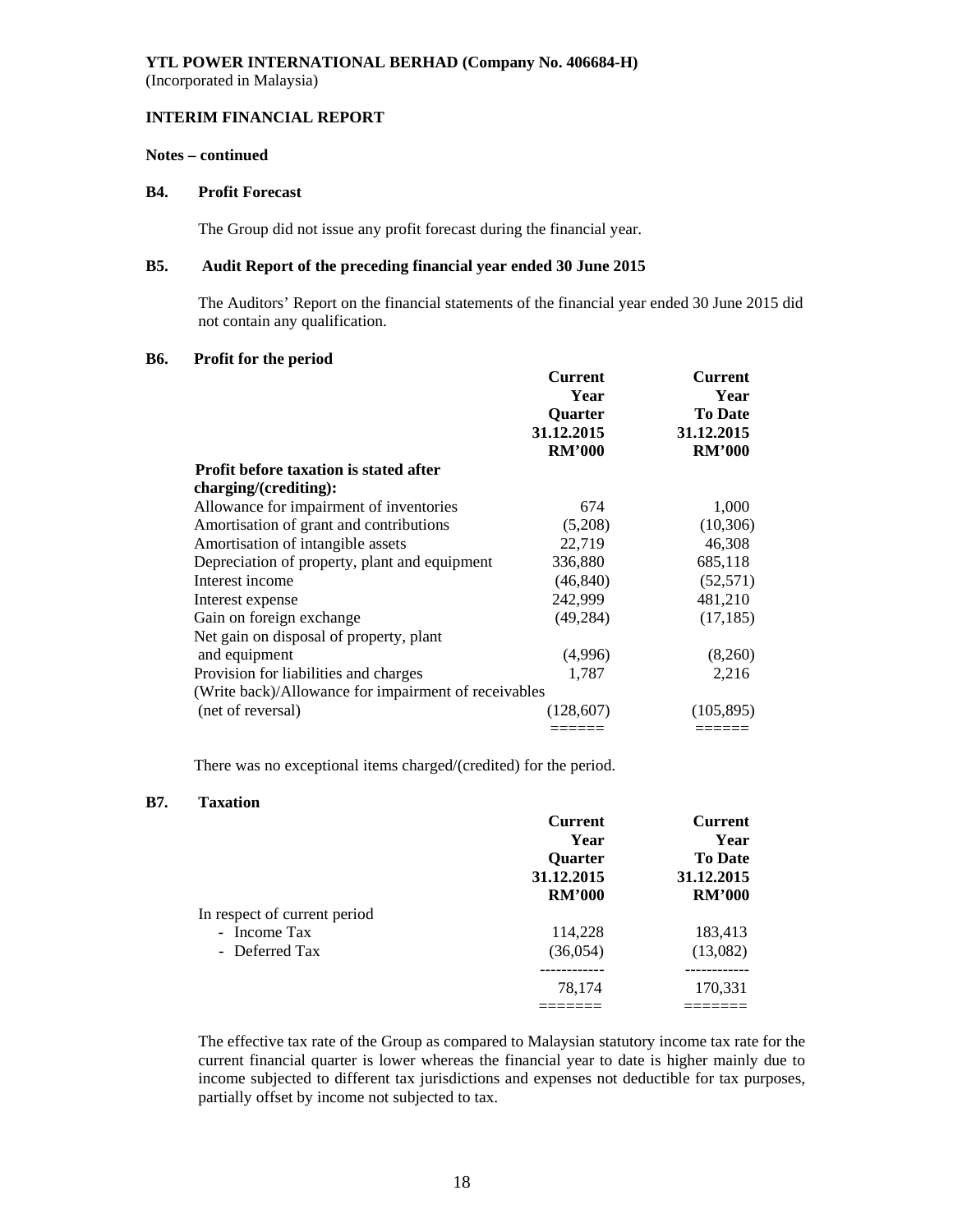### **INTERIM FINANCIAL REPORT**

### **Notes – continued**

#### **B8. Corporate Proposals**

There were no corporate proposals announced by the Company which are not completed as at the date of this report.

### **B9. Group Borrowings and Debt Securities**

The Group's borrowings from financial institutions as at 31 December 2015 are as follows:

|           | <b>Short term</b> |                          |                            | Long term         |                            |  |
|-----------|-------------------|--------------------------|----------------------------|-------------------|----------------------------|--|
|           | <b>Bonds</b>      | <b>Borrowings</b>        | <b>Bonds</b>               | <b>Borrowings</b> | <b>Total</b>               |  |
|           | <b>RM'000</b>     | <b>RM'000</b>            | <b>RM'000</b>              | <b>RM'000</b>     | <b>RM'000</b>              |  |
| Secured   |                   | 55,337                   |                            | 61,397            | 116,734                    |  |
| Unsecured | ------------      | 387,136<br>------------- | 14,738,970<br>------------ | 10,805,981<br>    | 25,932,087<br>------------ |  |
| Total     |                   | 442,473                  | 14,738,970                 | 10,867,378        | 26,048,821                 |  |

The borrowings which are denominated in foreign currency are as follows:

| In US Dollar $(000)$       | 400,000   |
|----------------------------|-----------|
| In Sterling Pound ('000)   | 1.958.266 |
| In Singapore Dollar ('000) | 2.304.435 |

All borrowings of subsidiaries are on a non-recourse basis to the Company.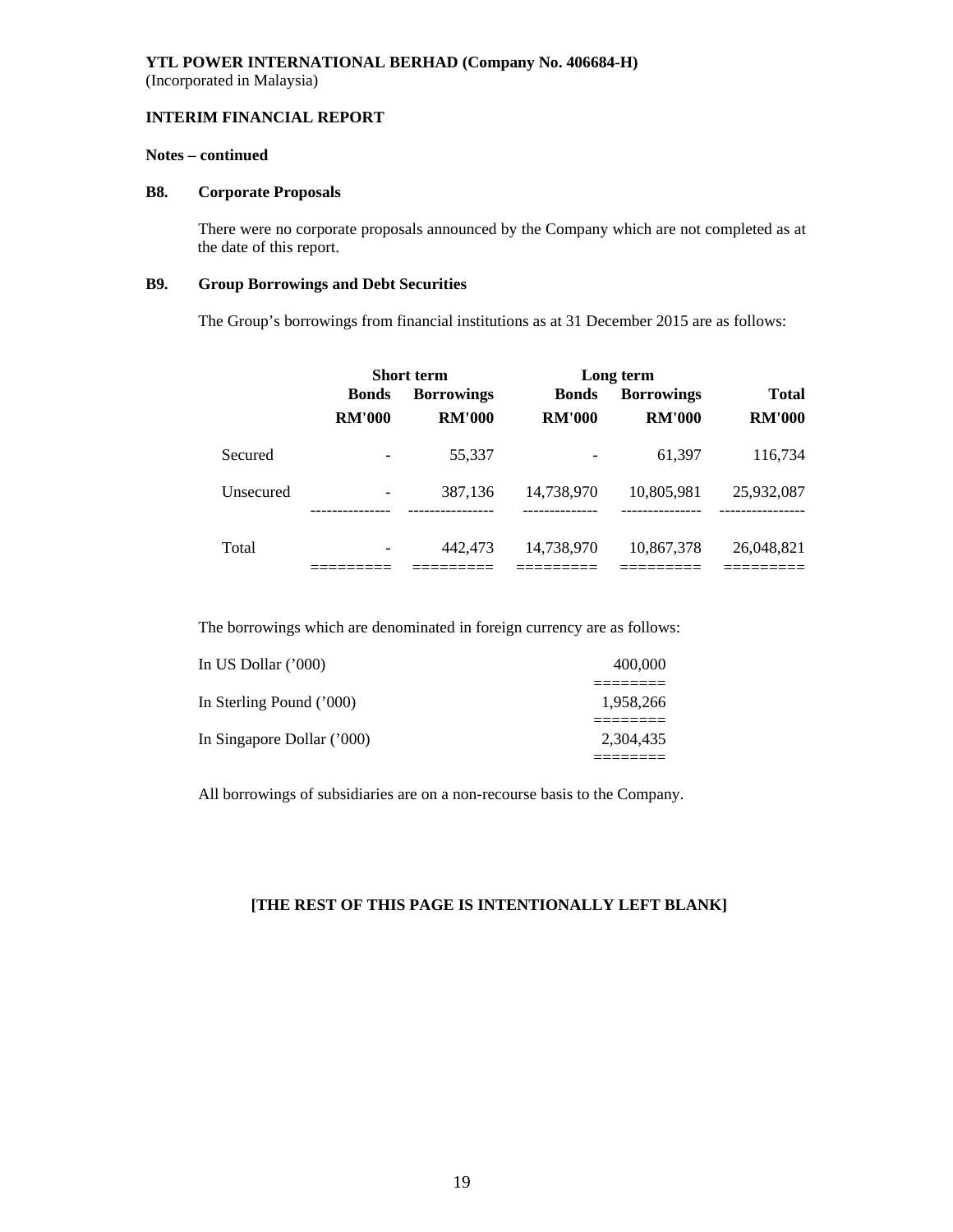### **INTERIM FINANCIAL REPORT**

#### **Notes – continued**

### **B10. Derivative Financial Instruments, Fair Value Changes of Financial Liabilities and Realised and Unrealised Profits or Losses**

(a) Derivative Financial Instruments

As at 31 December 2015, the Group's outstanding derivatives are as follows:

| <b>Type of Derivatives</b>                                                                   | <b>Contract/Notional</b><br><b>Value</b><br><b>RM'000</b> | <b>Fair Value</b><br><b>RM'000</b> |
|----------------------------------------------------------------------------------------------|-----------------------------------------------------------|------------------------------------|
| <b>Fuel oil swaps</b><br>- Less than 1 year<br>- 1 year to 3 years<br>- More than 3 years    | 1,491,350<br>502,744                                      | 862,492<br>284,778                 |
| <b>Currency forwards</b><br>- Less than 1 year<br>- 1 year to 3 years<br>- More than 3 years | 1,476,467<br>604,445<br>2,190                             | 1,571,206<br>652,924<br>2,304      |

The Group entered into fuel oil swaps to hedge highly probable forecast physical fuel oil and natural gas purchases that are expected to occur at various dates in the future. The fuel oil swaps have maturity dates that match the expected occurrence of these transactions.

The Group entered into currency forwards to hedge highly probable forecast transactions denominated in foreign currency expected to occur in the future. The currency forwards have maturity dates that match the expected occurrence of these transactions.

All derivative financial instruments are executed with creditworthy counter parties with a view to limit the credit risk exposure of the Group.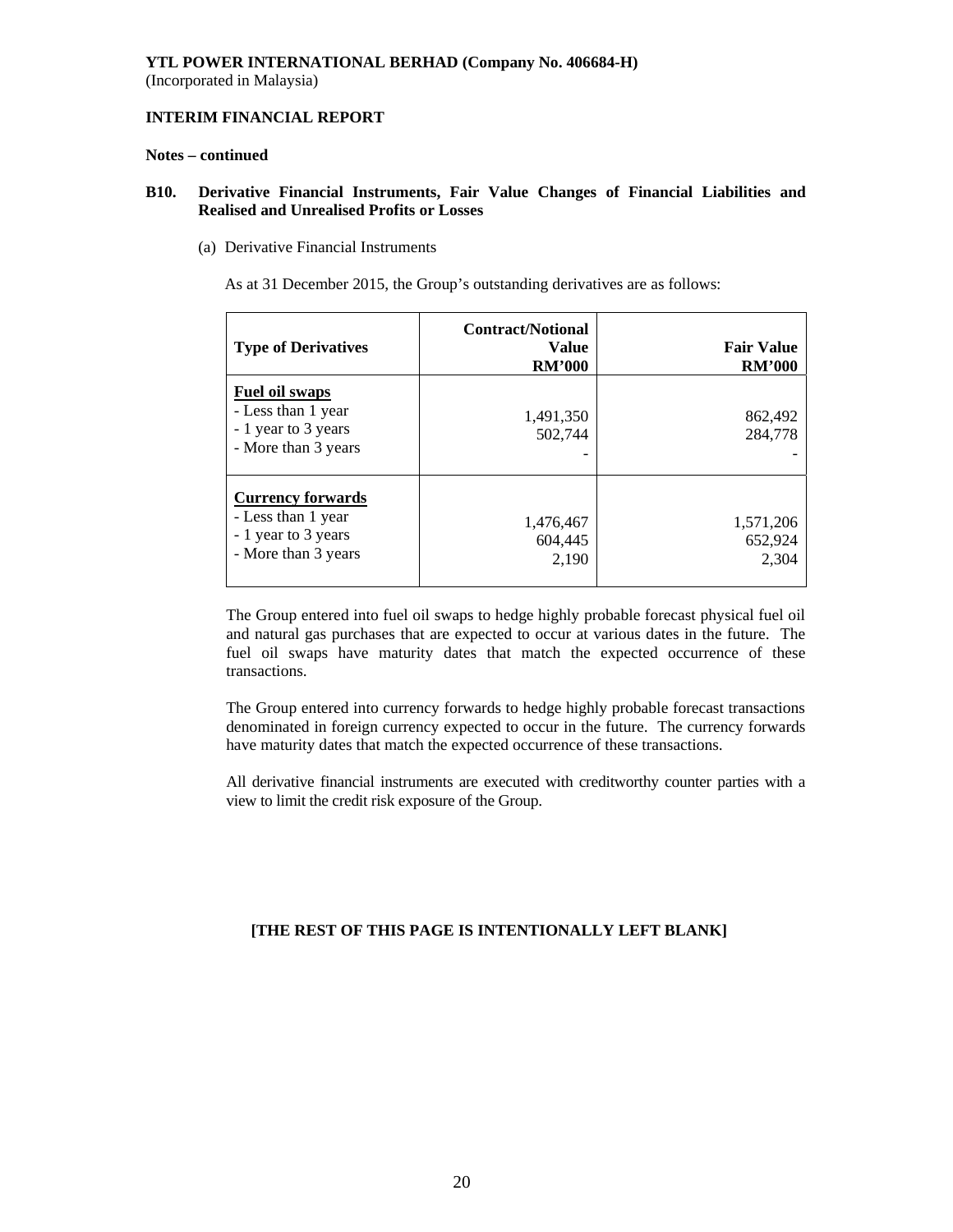(Incorporated in Malaysia)

### **INTERIM FINANCIAL REPORT**

### **Notes – continued**

(b) Fair Value Changes of Financial Liabilities

The gains/(losses) arising from fair value changes of financial liabilities for the current financial period ended 31 December 2015 are as follows:

|                                                         |                                                                                                         |                                                                                                                                                                                        | Fair value gain/(loss) |                |
|---------------------------------------------------------|---------------------------------------------------------------------------------------------------------|----------------------------------------------------------------------------------------------------------------------------------------------------------------------------------------|------------------------|----------------|
| <b>Type of</b>                                          | <b>Basis of</b>                                                                                         |                                                                                                                                                                                        | <b>Current</b>         | <b>Current</b> |
| financial                                               | fair value                                                                                              | <b>Reason for the</b>                                                                                                                                                                  | year                   | year           |
| <b>liabilities</b>                                      | measurement                                                                                             | gain/(loss)                                                                                                                                                                            | quarter                | to date        |
|                                                         |                                                                                                         |                                                                                                                                                                                        | 3 months               | 6 months       |
|                                                         |                                                                                                         |                                                                                                                                                                                        | to                     | to             |
|                                                         |                                                                                                         |                                                                                                                                                                                        | 31.12.2015             | 31.12.2015     |
|                                                         |                                                                                                         |                                                                                                                                                                                        | <b>RM'000</b>          | <b>RM'000</b>  |
| Forward<br>foreign<br>currency<br>exchange<br>contracts | Foreign<br>exchange<br>differential<br>between the<br>contracted rate<br>and the market<br>forward rate | Foreign exchange<br>rates differential<br>between the<br>contracted rate and<br>the market forward<br>rate which have<br>moved<br>(unfavourably)<br>against/ in favour of<br>the Group | (6,318)                | 3,795          |
| Fuel oil swap                                           | Fuel oil price<br>differential<br>between the<br>contracted price<br>and the market<br>forward price    | Fuel oil price<br>differential between<br>the contracted price<br>and the market<br>forward price which<br>have moved in<br>favour/<br>(unfavourably)<br>against the Group             | 20,024                 | (6,098)        |
|                                                         |                                                                                                         | Total                                                                                                                                                                                  | 13,706                 | (2,303)        |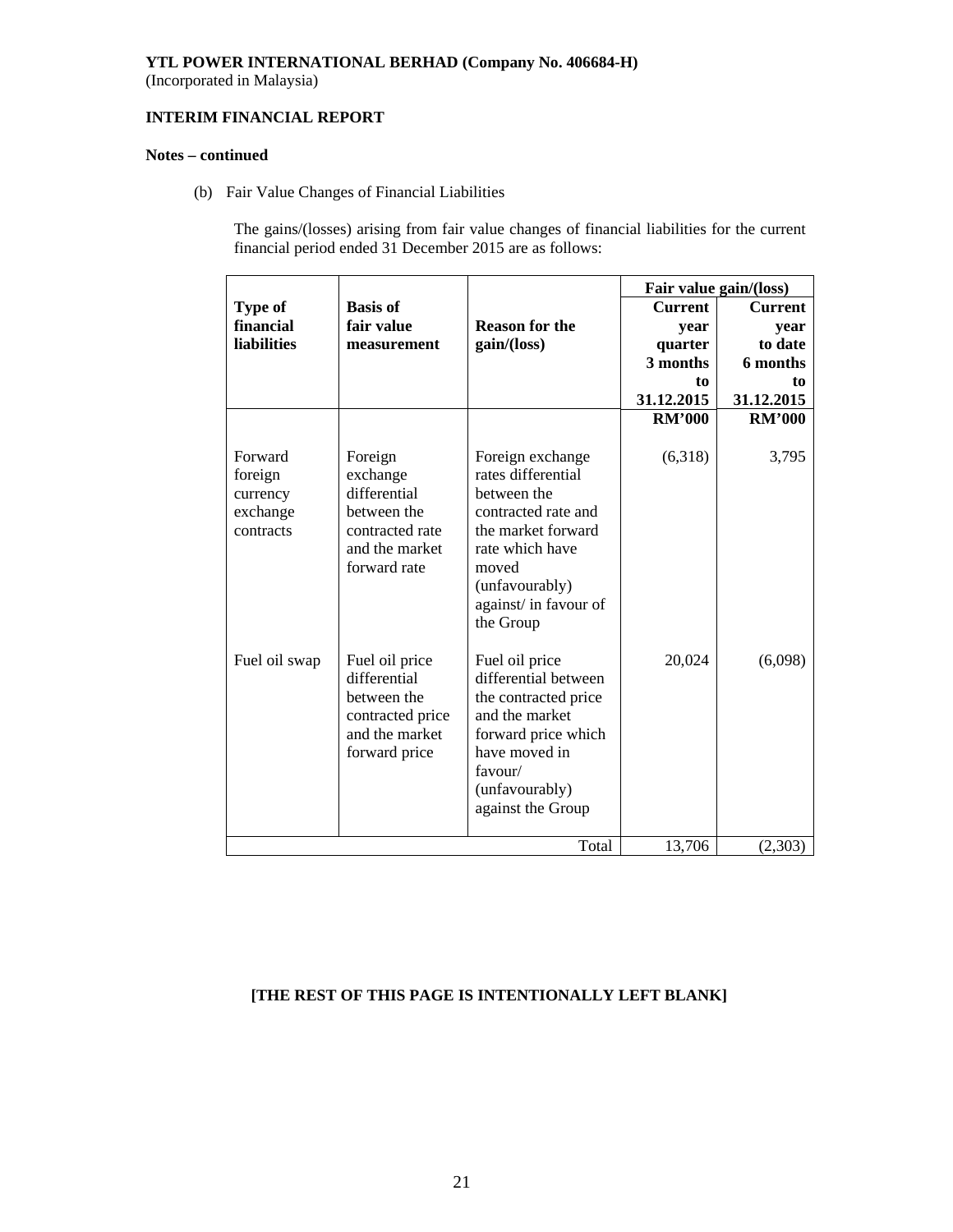(Incorporated in Malaysia)

#### **INTERIM FINANCIAL REPORT**

#### **Notes – continued**

(c) Realised and Unrealised Profits or Losses

|                                                                     | As at<br>31.12.2015<br><b>RM'000</b> | <b>Audited</b><br>As at<br>30.6.2015<br><b>RM'000</b> |
|---------------------------------------------------------------------|--------------------------------------|-------------------------------------------------------|
| Retained earnings/(Accumulated losses)<br>of the Group              |                                      |                                                       |
| - Realised<br>- Unrealised                                          | 7,124,083<br>(573, 179)              | 7,305,489<br>(407, 146)                               |
|                                                                     | 6,550,904                            | 6,898,343                                             |
| Retained earnings/(Accumulated losses)<br>from associated companies |                                      |                                                       |
| - Realised<br>- Unrealised                                          | 1,005,815<br>(238, 467)              | 1,031,525<br>(238, 467)                               |
|                                                                     | 767,348                              | 793,058                                               |
| Consolidation adjustments                                           | 398,603                              | 307,550                                               |
| Total Group retained earnings as per                                |                                      |                                                       |
| consolidated accounts                                               | 7,716,855                            | 7,998,951                                             |
|                                                                     | =======                              | ========                                              |

### **B11. Material Litigation**

(a) A Notice of Arbitration was issued on 31 March 2014 by a subsidiary of the Group against a gas supplier for recovery of sums over-invoiced by the gas supplier under the Agreement for the Sale and Purchase of Dry Gas dated 15 March 1993.

On 16 July 2015, an award was issued in favour of the subsidiary for recovery of the amount in dispute. On 29 July 2015, the gas supplier filed an Originating Summons to set aside or to vary the award under the relevant provisions of the Arbitration Act, 2005. On 21 August 2015, the subsidiary filed a Notice of Application to the High Court to strike out or dismiss the Originating Summons as the Board has been advised that the application to set aside or vary the award has no merit.

The parties then entered into discussions to settle the matter which lead to a discontinuance of the High Court proceedings in November 2015 and the recovery of the aforesaid amount from the gas supplier.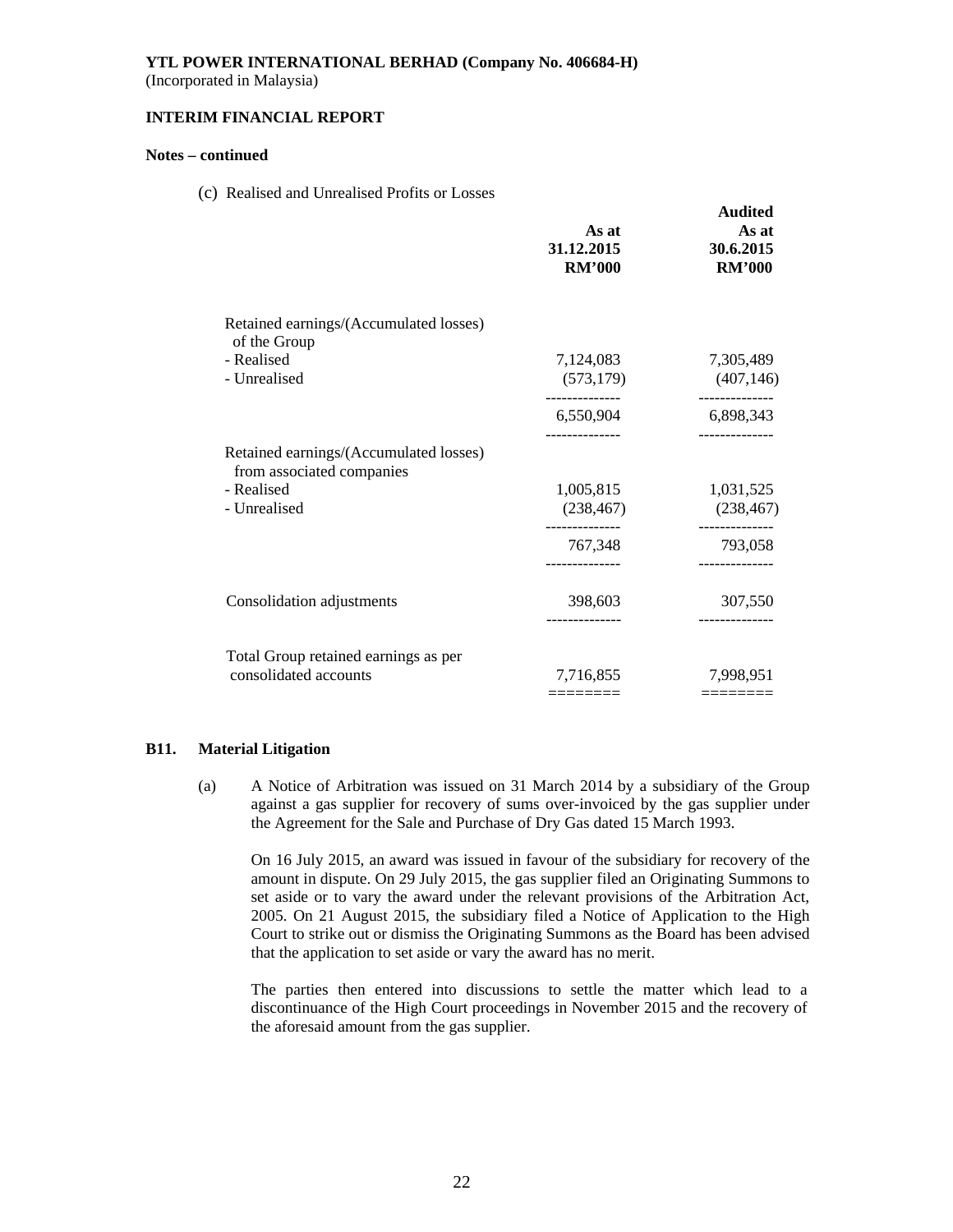#### **INTERIM FINANCIAL REPORT**

### **Notes – continued**

(b) A foreign subsidiary of the Group has commenced proceedings in court against two customers to recover monies due to the subsidiary under contract, following their termination of the electricity retail contracts. The customers have filed their defence and counterclaim, and the matter is now awaiting trial.

Based on the legal advice sought by the board, the subsidiary has strong prospects of succeeding in their claim and the customers are highly unlikely to succeed in their counter claim. Thus, no provision has been made for potential losses that may arise from the counterclaims.

### **B12. Dividend**

No dividend has been declared for the current financial quarter.

### **B13. Earnings Per Share**

#### **i) Basic Earnings Per 50 sen Share**

The basic earnings per share of the Group has been computed by dividing the profit attributable to Owners of the Parent by the weighted average number of ordinary shares in issue during the financial quarter as set out below:

|                                                         | <b>Current</b><br>Year<br>Quarter<br>31.12.2015 | Preceding<br>Year<br>Corresponding<br>Quarter<br>31.12.2014 |
|---------------------------------------------------------|-------------------------------------------------|-------------------------------------------------------------|
| Profit attributable to Owners of the Parent<br>(RM'000) | 302,714                                         | 245,131                                                     |
| Weighted average number of<br>ordinary shares ('000)    | 7,717,301                                       | 6,982,597                                                   |
|                                                         |                                                 |                                                             |
| Basic earnings per share (Sen)                          | 3.92                                            | 3.51                                                        |